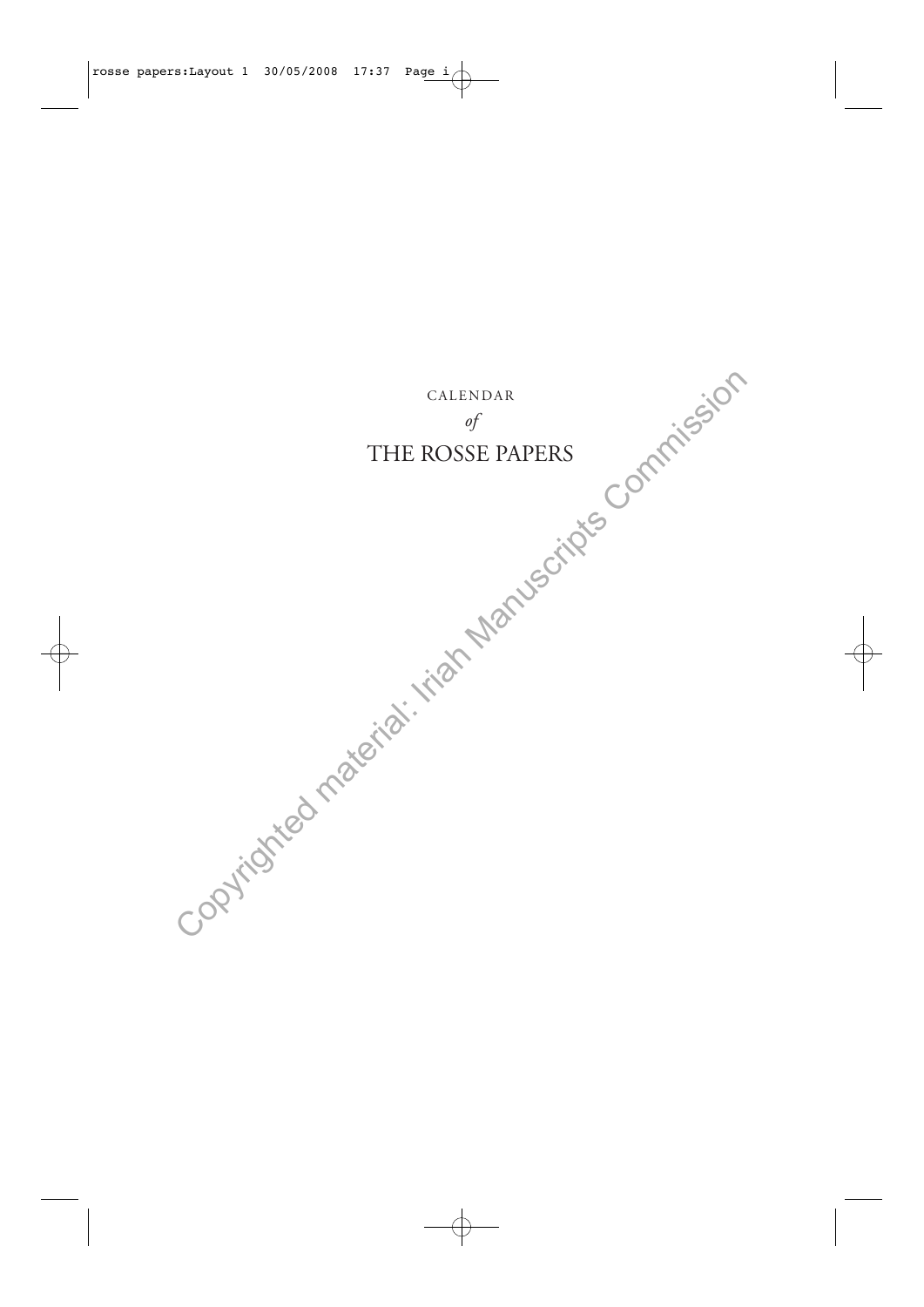## CALENDAR

# *of* THE ROSSE PAPERS Copyrighted material: Iriah Manuscripts Commission

## A.P.W. MALCOMSON



IRISH MANUSCRIPTS COMMISSION DUBLIN, 2008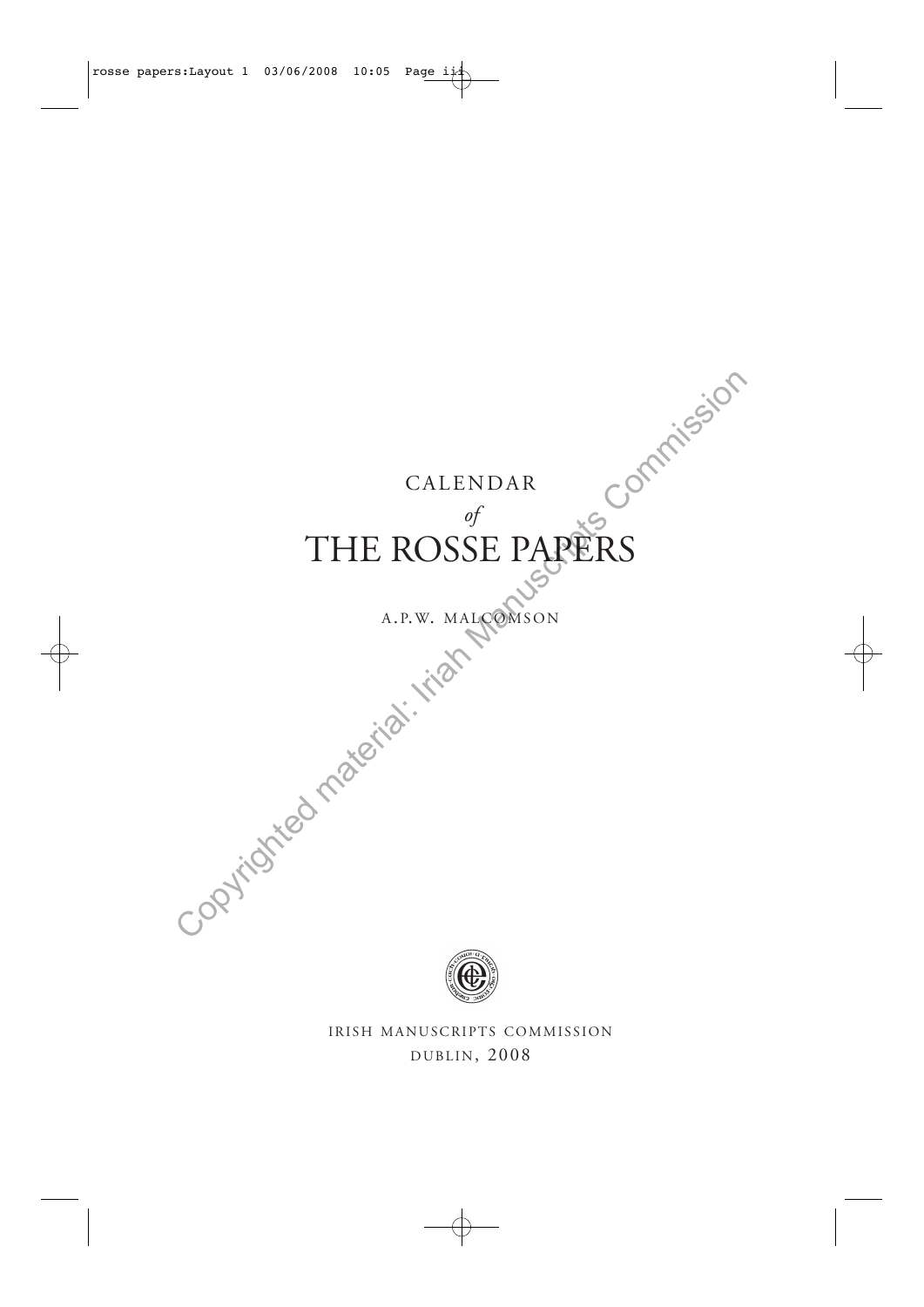*In memory of* 

*Peter Jupp (1940–2006)*

*and of*

*Des Scott (1940–2007)* Des Scott (1940-2007)<br>Des Scott (1940-2007)<br>Copyrighted material: Iriah Manuscripts Commission

ISBN 978-1-874280-69-9

Irish Manuscripts Commission © 2008 A.P.W. Malcomson © 2008

> 45 Merrion Square, Dublin 2 www.irishmanuscripts.ie

Printed by Betaprint Typeset in Adobe Garamond by Carole Lynch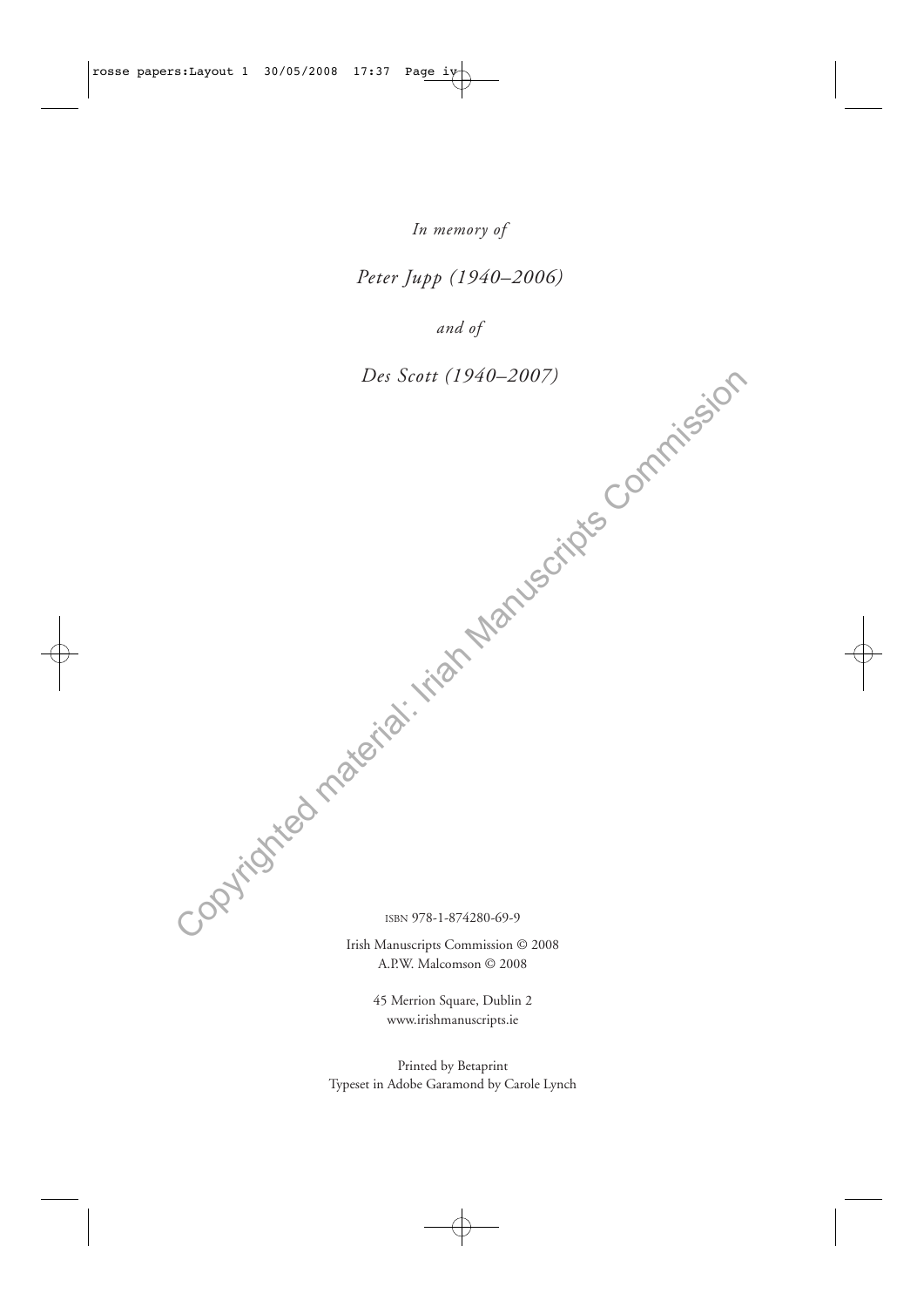# **CONTENTS**

#### INTRODUCTION AND ACKNOWLEDGEMENTS XI

### **Summary list** 1

- A/1-26 Seventeenth-century letters and papers, 1595-1699 and 1871, of the two branches of the Parsons family, the Parsonses of Bellamont, Co. Dublin, Viscounts Rosse, and the Parsonses of Parsonstown, alias Birr, King's County.
- B/1-15 Eighteenth-century letters and papers, 1705–1887, of both branches of the Parsons family, but almost all of them deriving from the Parsonses of Parsonstown – *excluding* the papers of Sir Laurence Parsons, 5th Bt, later 2nd Earl of Rosse, which constitute Sections C-F.
- C/1-17 Letters and papers, 1765–*c.* 1820 and 1855, of Sir Laurence Parsons, 5th Bt, who succeeded in 1807 as 2nd Earl of Rosse (of the second creation, the earldom in the elder branch of the Parsons family having died out in 1764), reflecting Parsons's youthful intimacy with Henry Flood, and consisting of correspondence and speech-notes of Flood, letters to Parsons from and about Flood, and drafts for biographical and historical writings by Parsons on Flood. **Summary list**<br>
Seventreenth-century letters and papers, 1595–1699 and 1871, of<br>
two branches of the Paramos finithy, the Parsonss Commission ( $\frac{1}{2}$ Commission Commission Commission Commission<br>
Eighteenth-century lette
	- D/1-24 Letters, 1791–1834, to Sir Laurence Parsons, 2nd Earl of Rosse, from his principal correspondents, on all manner of personal, political and business matters, arranged chronologically according to the date of the first item in each sub-section.
		- Letters and papers, 1791–1841, of Sir Laurence Parsons, 2nd Earl of Rosse, including (during his lifetime) papers of his first and second sons, Lord Oxmantown and the Hon. John Clere Parsons, arranged by topic, and chronologically according to the date of the first item in each subsection.
	- F/1-23 Notes and drafts, [1765?] and *c*. 1775–*c.* 1840, by Sir Laurence Parsons, 2nd Earl of Rosse, in connection with various subjects: parliamentary precedents, his speeches at College Green and Westminster, his poems, the history and genealogy of the Parsons family, and his miscellaneous writings (published or unpublished), with the exception of those on the subject of Henry Flood [for which, see Section C].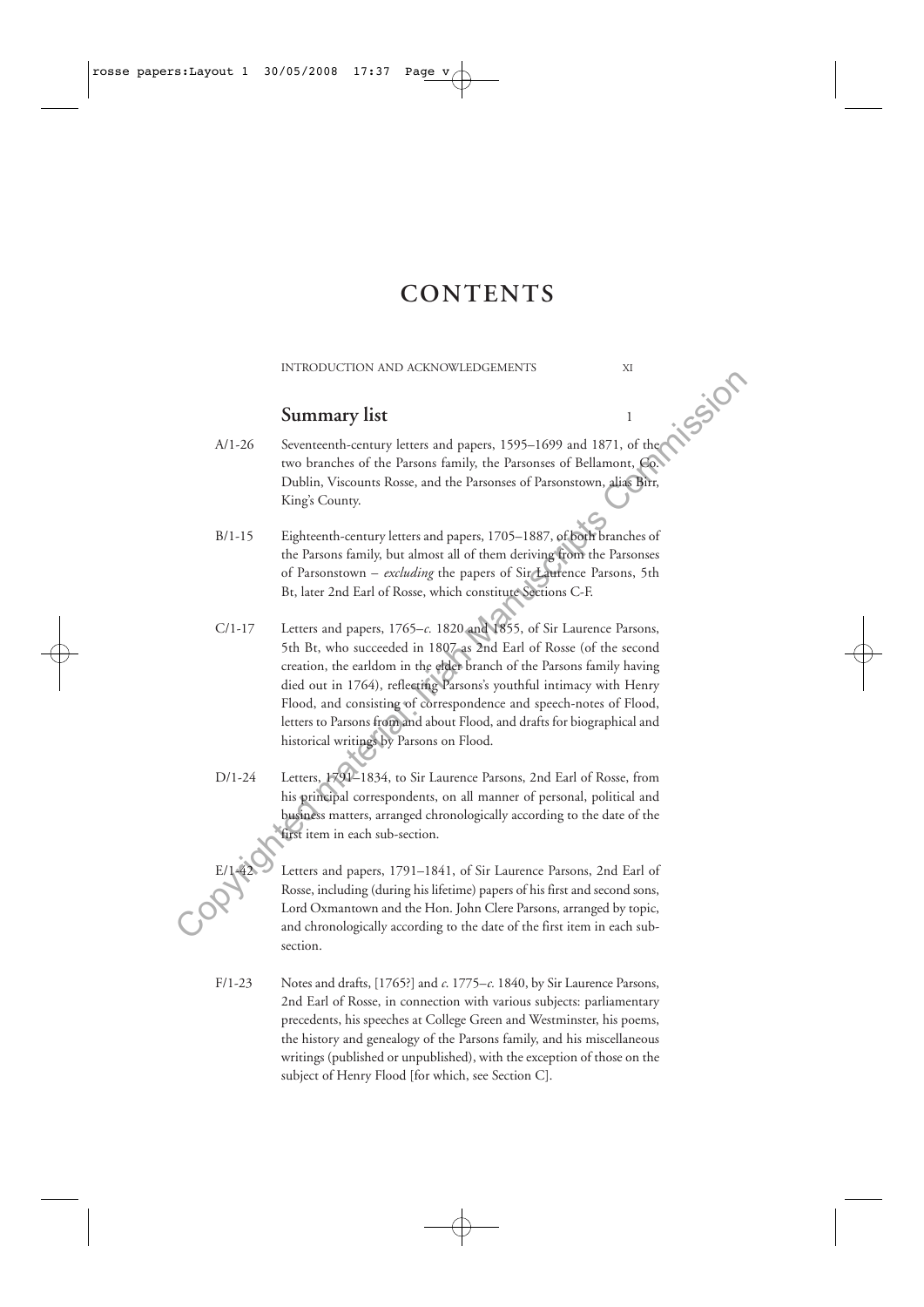# INTRODUCTION AND ACKNOWLEDGEMENTS

Intellectual is not a word that springs to mind in describing the Anglo-Irish gentry of the 18th and 19th centuries. One thinks of them as, at their best, brave, dashing and witty; at their worst, drunken, dissipated and i the 18th and 19th centuries. One thinks of them as, at their best, brave, dashing and witty; at their worst, drunken, dissipated and illiterate. But there has, of course, always been a leavening of less typical families, and of these none are more interesting than the Parsonses of Birr. To have produced, in three generations, a patriot statesman, two leading astronomers, and an inventor of genius is by any standard an impressive achievement. ...' Thus Mark Girouard, at the outset of a four-part article on Birr published in *Country Life* in 1965. While it could be argued that this assessment rates the generality of the Anglo-Irish gentry too low, there can be no doubt that the Parsonses deserve to be singled out as a family of unusual and unusually sustained ability.

#### **THE PARSONS FAMILY AND BIRR, 1590–1791**

Girouard continues: '... The fortunes of the Parsons family in Ireland were founded by two brothers, William and Laurence, who came over from England about 1590. Like the great Earl of Cork (with whom they had marriage connections), they were members of the group of tough and capable Englishmen that pioneered the resettlement of the country after the wars of the 16th century. William, the elder, ... obtained large grants of lands, mostly in Wexford, and was created a baronet in 1620. He was the ancestor of the Earls of Rosse of the first creation whose line died out in 1764. ...' The offices conferred on or acquired by him (most of which gave him opportunities for building up a large landed estate) included those of Surveyor-General of Ireland (1602), Commissioner of the Plantations in Leinster, Ulster and Connaught (1604), Joint Supervisor and Extender (with his younger brother, Laurence) of Crown Lands in Ireland (1611), and Master of the Irish Court of Wards (set up in 1621 on his recommendation to the all-powerful royal favourite, George Villiers, 1st Duke of Buckingham). Sir William Parsons retained his offices and some of his influence after the assassination of his patron, Buckingham, in 1628. He served, controversially, as one of the two Lords Justices of the kingdom, 1640–43, was imprisoned for a time in Dublin Castle, and died in England in 1650. Copyrighted is not a word that springs to mind in describing the Anglo-Irish generated<br>
Levi ISh and 19th centuries. One thinks of them as, at their best, brace, dashighted and<br>
lewitry, at their worst, dranken, dissipate

Sir William's younger brother, Laurence, the ancestor of the Earls of Rosse of the second (1806) creation, lived initially at Youghal, Co. Cork, before his participation in the plantation of Co. Longford caused him to establish himself at Birr after 1622. His offices, too, were mainly Munster-based. A lawyer by training, he was Clerk of the Crown, Peace and Assizes for Munster, 1604–16, Attorney-General for Munster, 1612–24, Judge of the Admiralty and a deputy Vice-Admiral for Munster, 1619–28, and Second Baron of the Irish Exchequer, 1624– 8.1 The first of the brothers to attach himself to the rising star of the Duke of Buckingham, he was knighted in 1620 and died – much earlier than his elder brother and in the same year as Buckingham – in 1628.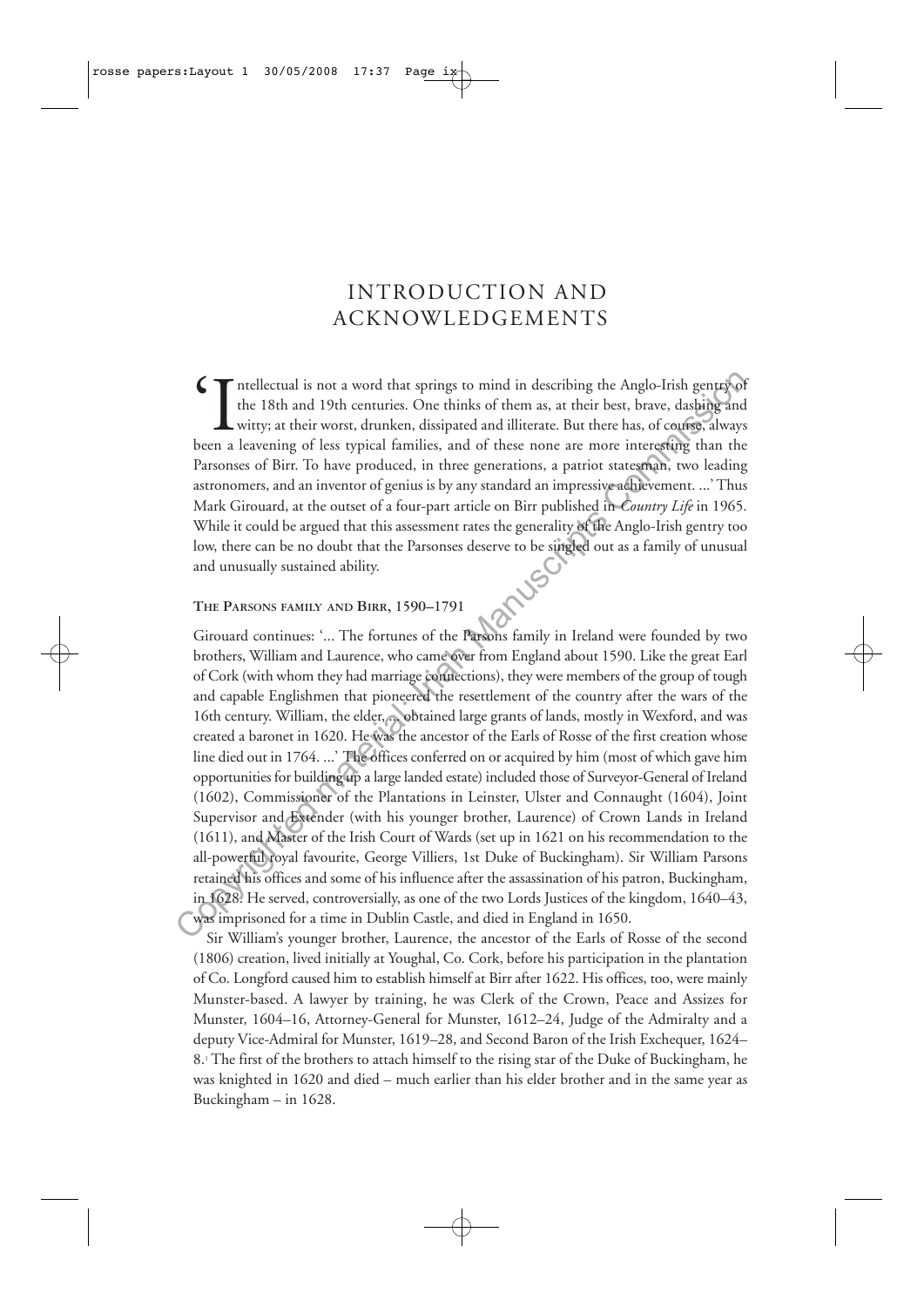Like Sir William's, Sir Laurence's official career was (in the words of Mark Girouard) '... more successful than meritorious; and it is his activities as a coloniser and developer of plantation lands that are interesting. In 1620 he acquired 1,000 acres of arable land and 277 of wood and bog in the territory in central Ireland known as Ely O'Carroll. This acquisition centred on the town and castle of Birr; on June 26 of the same year it was constituted a manor under the new name of Parsonstown. Parsonstown and Birr have remained alternative names for the town up till recent years. [Indeed, in 1968, Eamon De Valera wrote to Anne, Countess of Rosse, with surprising courtliness, that he scarcely recognised the name 'Birr' which she had used in a letter of invitation, because he always thought of it as Parsonstown!2 ] ...

By the early 17th century the tribal system of Ely O'Carroll had disintegrated and the territory was in a state of chaos, with four different O'Carrolls disputing for the lordship. On the death of Sir Charles O'Carroll in 1619 the territory was declared (understandably, if on rather tenuous grounds) to have become crown property and a Royal Commission for the Plantation was set up on September 30, 1619. A very considerable proportion was regranted to the old proprietors; but a number of new English settlers were introduced, who, it was hoped, might bring an element of stability into this disturbed area. Among the new settlers the Parsonses rapidly became the most prominent.

Sir Laurence Parsons proved himself a vigorous and capable developer of his new estates. The town grew and flourished under his benevolent autocracy... . [When he] ... acquired Birr it was little more than a village. All that survive visually from the Middle Ages are the bridge that carries Main Street across the River Camcor, picturesquely built up with houses, like a miniature version of old London Bridge, and the ivy-clad walls of the main body of the church, surrounded now by the overgrown tombstones of the old Birr families. The actual tower of the church was probably built by Sir Laurence and is decorated with his arms; perhaps he built it from the first with defence in mind, and it certainly played its part, as a defensive outpost, in the two sieges of the castle in 1643 and 1690. This church tower and his work at the castle are the sole architectural remainders of Sir Laurence's time, but in fact he did much to establish the prosperity of the town, which he ruled autocratically, but benevolently. He started a glass factory, under a Huguenot family of the name of Bigo; it was, for a time, prosperous and well known, and used to supply Dublin with window and table glass. He acquired for the town the right to have two weekly markets, and laid down a number of ordinances that show a sense of civic amenities in advance of their time. The sidewalks were to be paved at the inhabiutants' expense, Sir Laurence having paved the main road at his. A 4d. fine was exacted from anyone who "cast any dunge rubbidge filth or sweepings into the forestreet". Anyone who lit fires in their house other than in stone chimneys was to be banished from the town. He had a prejudice against barmaids, and no woman was allowed to serve beer "uppon payne to bee sett in the stocks by the constable for 3 whole markett dayes". ... of invitation, because he always thought of it as Parsonstown!<sup>1</sup>]...<br>By the calty 17 th century the tribul system of Ely O'Carroll had disintegrated and the<br>Ferritroy was in a state of chaos, with four different O'Carrol

[Sir Laurence also] ... substantially enlarged the castle, and his work remains the core of the building that is there today. ... The original castle of the O'Carrolls was a great square tower, known as the Black Castle. It stood about 60 yards north-west of the present building, where smooth lawns now lead from the entrance front towards the park. ... Between 1620 and 1627 Sir Laurence made considerable alterations and additions ... . He put two English masons in charge, and paid them 2s. a day each. The most important piece of work undertaken was the building or rebuilding of a gatehouse 46 feet by 25 feet, which forms the hall and centre of the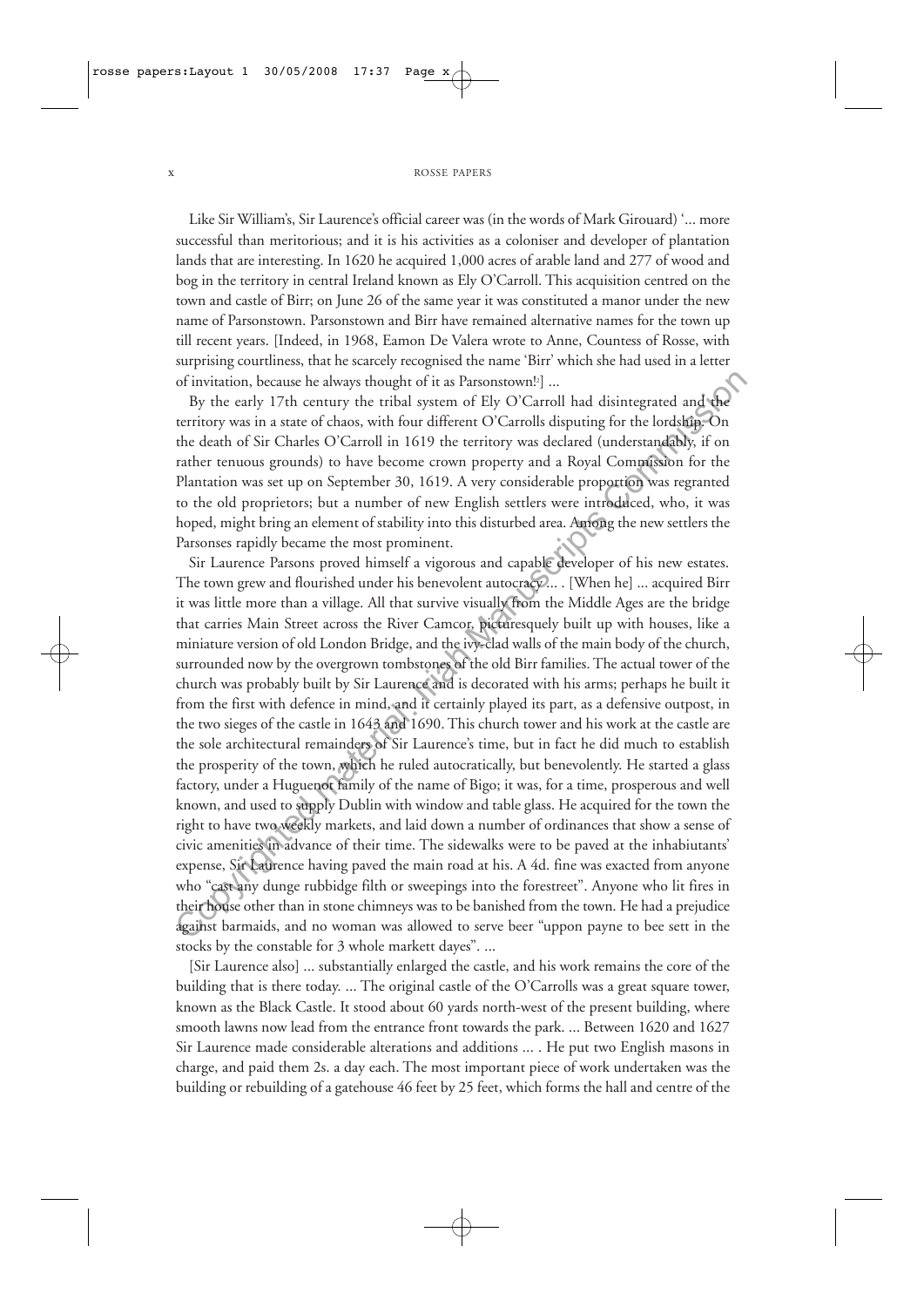present building; the archway of the gatehouse ran through what is now the basement under the main entrance, and the long and rather narrow shape of the present entrance hall is due to the fact that it was the room above this archway. This new gatehouse was steadily enlarged until it became the main house. At some, on the available evidence, undatable stage it absorbed what appear to have been originally two free-standing towers set diagonally to either side of the main gatehouse and known, in the military language of the day, as "flankers". The linking of these flankers to the central block produced a very curious and individual plan – a central block with two bent arms hooked on to it – which can really only be explained visually, by an aerial view or a plan. Immediately south of the house the ground drops steeply down to the Camcor River, a lively mountain river still clear and turbulent from the Slieve Blooms where it has its source. Seen from the west the house and its wings extend in a long embracing sweep; as one moves round to the south they contract into a high and compact silhouette hunched up above the river. Perhaps this is the aspect of Birr that sticks most firmly in the memory. To the east the town jostles straight up against the castle walls, as it has always done – an intimate relationship between great house and town found comparativelys seldom in England and even less often in Ireland. ... In the course of time the defensive importance of the castle dwindled, but it still played a leading part in the life of the town – economically and socially because the growth of the town was actively stimulated by the Parsons family, physically because the barrier of the castle and its demesne on the west forced the town to expand to the north, east and south. ...

Sir Laurence Parsons died in 1628, fourteen years before the castle entered on one of the two most stormy episodes in its history. In 1641 the Irish Catholics rose in rebellion. Sir Laurence's grandson, William, was made Governor of Ely O'Carroll and garrisoned it for the crown. His diary survives at Birr, together with a large number of other contemporary documents, part of a collection of family papers of a size rare for Ireland. On April 13, 1642, the Molloys, Coghlans and Ormonders appeared in force together, and at ten in the evening set the town on fire and burnt almost every house in it to the ground. "And when they saw the Towne on fire, they blew up their Bagpipes, and beat up their drums and fell a Dauncinge on the hills." Then followed a difficult time for the castle, culminating in a rigorous five days' siege on January 16– 20, 1643. Among the besiegers was a mason who had worked on the building of the castle; under his instructions a mine was laid under its west side, and the threat of this forced the garrison to capitulate on honourable terms. William Parsons withdrew to join the English army in Dublin; Birr was for a time garrisoned by the Catholics, but in the end they abandoned it, having burnt it out first. acrial view or a plan. Immediately south of the house the ground drops steeply down to the change of material common kine was relibed and unbulant from the Slivet Bloomy where so one moves round to the south they contract

William Parsons died in 1653, and never re-occupied the castle. This was left to his son, Laurence, who was created a baronet in 1677. In 1681 the English topographer Thomas Dineley was in Ireland and entered in his journal the following information: "Lord of this town is Sir laurence Parsons, where there is much plenty of Ewe-Timber, that of his House the Windows, Staircases, Window Cases, Tables, Chairs, Benches, Stooles and Stooles [sic] are formed therewith. Here is sayd to be the fairest staircase in Ireland." ... A few years after Dinely made his entry, Birr was once again in trouble – as a result of the disturbances provoked by the reign and expulsion of James II. In the late 1680s, Sir Laurence Parsons and his family removed for a time to London, leaving an agent at Birr by the name of Heward Oxburgh. Oxburgh soon proved himself a far from faithful servant, whose ultimate ambition appears to have been to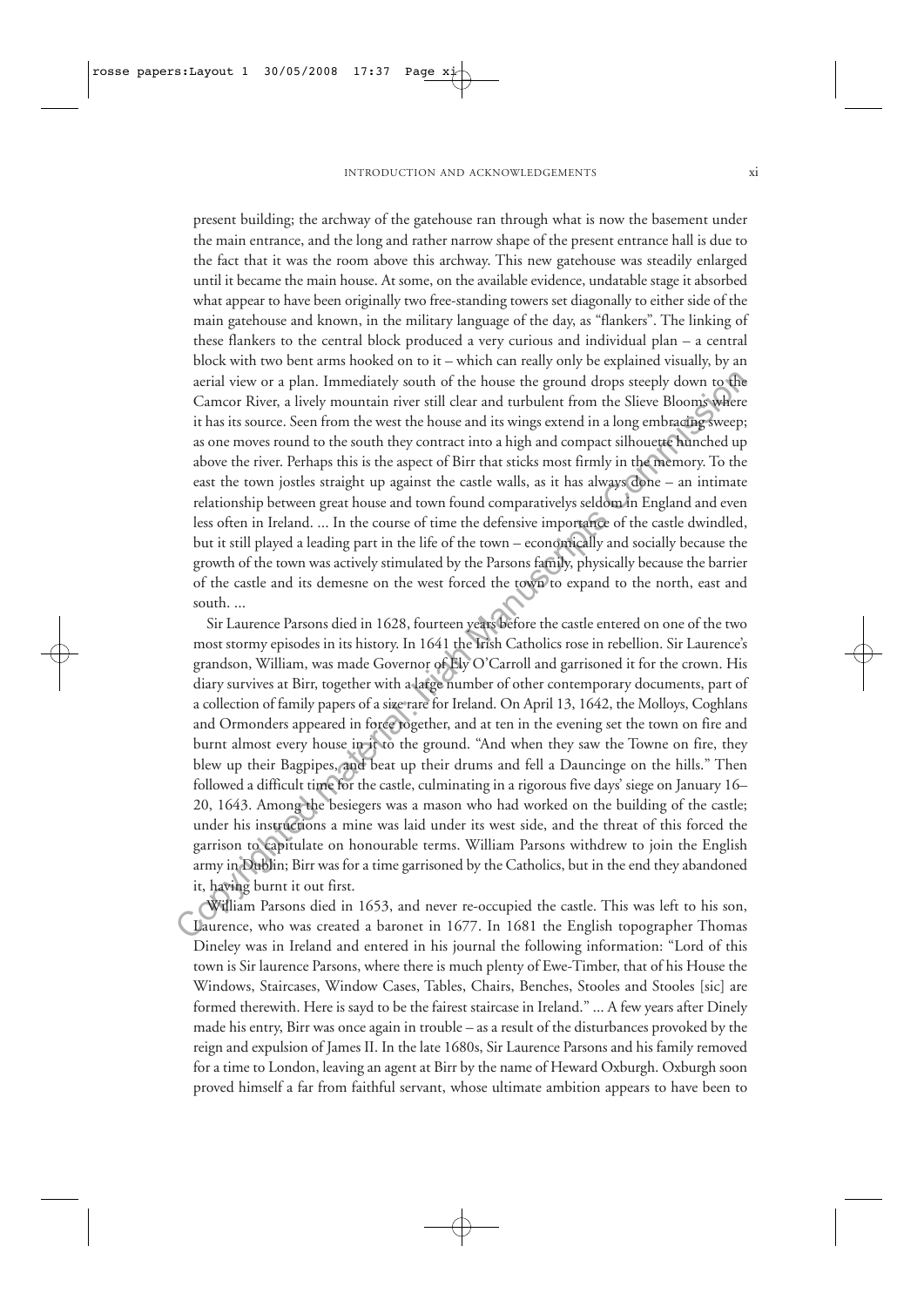supplant his employer's family altogether. The rents due to be remitted to London failed to arrive, and when Sir Laurence returned to Birr he found himself little more than a prisoner on his own estates. In 1689 Oxburgh seized the castle on the grounds that it was being held as a garrison for William of Orange; Sir Laurence and two others were put on trial as traitors to King James, and condemned to death by a packed jury. Fortunately they managed (in the teeth of Oxburgh's opposition) to obtain a reprieve, and were ultimately rescued by Williamite forces before the sentence was put into effect.

But troubles at Birr were not over. It was garrisoned by the Williamites, and in 1690 was hotly besieged by the Duke of Berwick and an Irish Jacobite army – in which the relentless Oxburgh was a colonel. Various accounts of the siege survive. One of the garrison wrote of the besiegers that "their great guns never ceased, but continued without intermission like a continued thunder; only now and then a little comical discourse, and scolding would happen from our men, bidding them go home and dig their potatoes, and calling them rapparees, which they took as a great affront." The garrison were in the end reduced to making their own bullets: "they cut and melted a leaden cistern belonging to Sir Laurence in which his lady used to salt her beef for hanging and was so large it would hold the carcases of 5 or 6 beeves." The "great guns" of the Jacobites seem to have been placed to the north-west of the castle "and as good luck would have it played at the flanker next them, which we judge to be the strongest part of the house." This must have been the north flanker, which still carries cannonball scars; a number of the actual cannonballs are preserved in the house. But the enemy artillery never succeeded in making a breach, though "three great bullets missed the flanker and came in at the parlour window, which hit the wainscot, two of which stick yet in the wall." Ultimately, in the course of a night, their army slipped away and marched on south to Limerick. This was the only occasion on which the Duke of Berwick was forced to raise a siege, excusably perhaps, as he was in his first independent command, dependent on untrained Irish levies, and only nineteen years of age. hotly besieged by the Duke of Berwick and an Irish Jacobite army – in which the relentles<br>Coxhurgh was a colonel. Various accounts of the sige survive. One of the garrison wore of<br>The besiegers that "their great guas neve

The castle then became a Williamite military hospital. Four hundred sick and wounded men were in it from August 9 to the end of September 1690, and left it in a filthy condition. "The stairs and floors of the house, which to my knowledge used to be neatly and cleanlily kept, were so thick with dirt one could not see what they were made of, and the rooms so full of vermin both black and white, there was no coming near them." The corpses of entire horses were disinterred from the muck-heaps in the stable yard – or so the steward wrote to Sir Laurence Parsons ... . It remained a source of bitterness in the Parsons family that they never received any kind of recompense for the losses they sustained through their support of Charles I and William III. The disasters of the 17th century were probably responsible for the relative lack of incident in the history of the castle in the 18th century – it was a period of recovery, ended by the burst of building activity that started in or soon after 1800.

Nevertheless, within the old walls a certain amount of decoration took place in the Georgian period. What little is known about the Parsonses of these years suggests that they had civilised tastes. An engraved walking-stick presented to Sir William Parsons, the 2nd Baronet (died 1741), by Handel passed through the sale-rooms some years ago. This Sir William sent his son Laurence (1712–56) on the Grand Tour, and a surviving bill from the time of the latter contains payments connected with the construction of a ballroom having "2 square ceilings" and a "cumpass ceiling", and of a "Cumpass Ceiling in the Room next the River." ... [This bill is a rare exception in an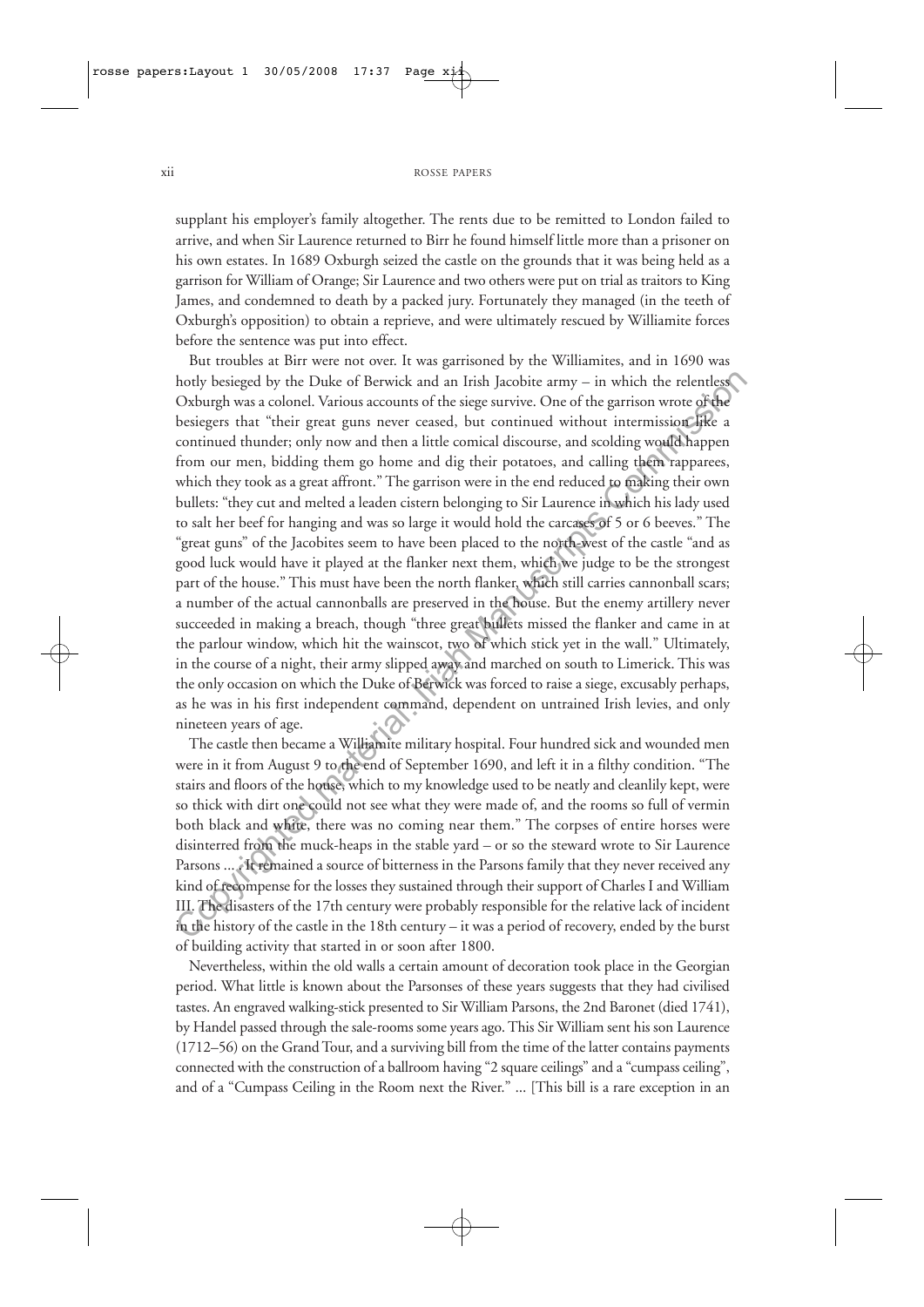archive which is unusually rich by Irish standards for the 17th century, but inexplicably blank for the period *c.* 1690– *c.* 1775.] Sir Laurence's son, another Sir William (1731-91), laid out the park, but at the expense of the "Black Castle" or "Black Tower" of the O'Carrolls. According to Thomas L. Cooke, a local historian and the author of *A Picture of Parsonstown* (Dublin, 1826), Sir William initially converted the top of this tower "... into a sitting room and he and his friends occasionally, after dinner in summer-time, used to drink their wine there." But in about 1778 the same Sir William swept [it] away ... [along with the adjoining] stables, kitchen and courtyard, and replaced them by the lawns and parkland that are still there today, making the original arrangements almost impossible to visualise. ...

[Major changes also took place in the town of Birr at about this time] ...; for the town reached its greatest prosperity in the 18th and early 19th centuries, and most of its buildings date from then. Expansion started in the 1740s, when, to commemorate the Battle of Culloden, Duke Square and Cumberland Street were laid out, as a northward extension of the Main Street. In the centre of Duke Square the Duke of Cumberland, imperiously pointing down Main Street, was elevated on a handsome stone column [designed by Samuel Chearnley, a cousin and protégé of Sir Laurence, 3rd Bt]; the statue was supplied from London, carved by Sir Henry Cheere in 1747. This grandiloquent example of Hanoverian propaganda could not be expected to weather the changes of this century; the Duke has been unseated, and only his head, much battered, ... survive[s]; Duke Square has become Emmet Square and Cumberland Street is now Emmet Street. ... arrangements almost impossible to visualise....<br>
[Major charge also too ky place in the town of Birr at about this time]...; for the town respective place in section and commission started in the 1740s, when, to commenora

Sir William Parsons ... played an enthusiastic part in the Volunteer movement of the 1770s and '80s, in the course of which the Volunteer army, raised by the local gentry and aristocracy to defend Ireland from possible invasion from France, were used to prise substantial concessions to the Irish parliament and Irish trade from the English government. As a young man ... [his son, Laurence Parsons (1758–1841), later the 5th Baronet and the 2nd Earl of Rosse] served as a subaltern in the Parsonstown Volunteers, the embroidered banner of which, together with various other Volunteer relics, are still preserved at Birr. ...

## **SIR LAURENCE PARSONS, 5TH BT AND 2ND EARL OF ROSSE**

The 2nd Earl of Rosse is a man who holds a decided place in Irish political and cultural history of the late 18th and early 19th centuries, even if he is in neither respect a figure of the first rank. But the archive in the Muniment Room at Birr Castle, and the castle itself and the town of Birr, are dominated by the contribution and legacy of the 2nd Earl. A good deal has been written by and about him, whether in manuscript, thesis or printed form. First and foremost, he is the subject of an unpublished Ph.D. thesis by N.D. Atkinson, 'Sir Laurence Parsons, 2nd Earl of Rosse, 1758–1841' (Dublin University, 1961). This work is inevitably dated, and perhaps from the outset, it suffered from the fact that the author obviously succumbed to the charm of the then Lord and Lady Rosse, and from the more serious defect that only a small minority of Parsons's papers had then come to light and were available to Atkinson. Nevertheless, his work provides a solid bed-rock and includes many perceptive insights. Other writers – Mark Girouard, Peter Jupp and R.B. McDowell – have addressed aspects of Parsons's career. More recently, the present writer published, in William Nolan and Timothy O'Neill (eds.), *Offaly History and Society ...* (Dublin, 1988), Chapter 14, a piece entitled 'A Variety of Perspectives on Laurence Parsons, 2nd Earl of Rosse'. This draws very heavily on the previous work of these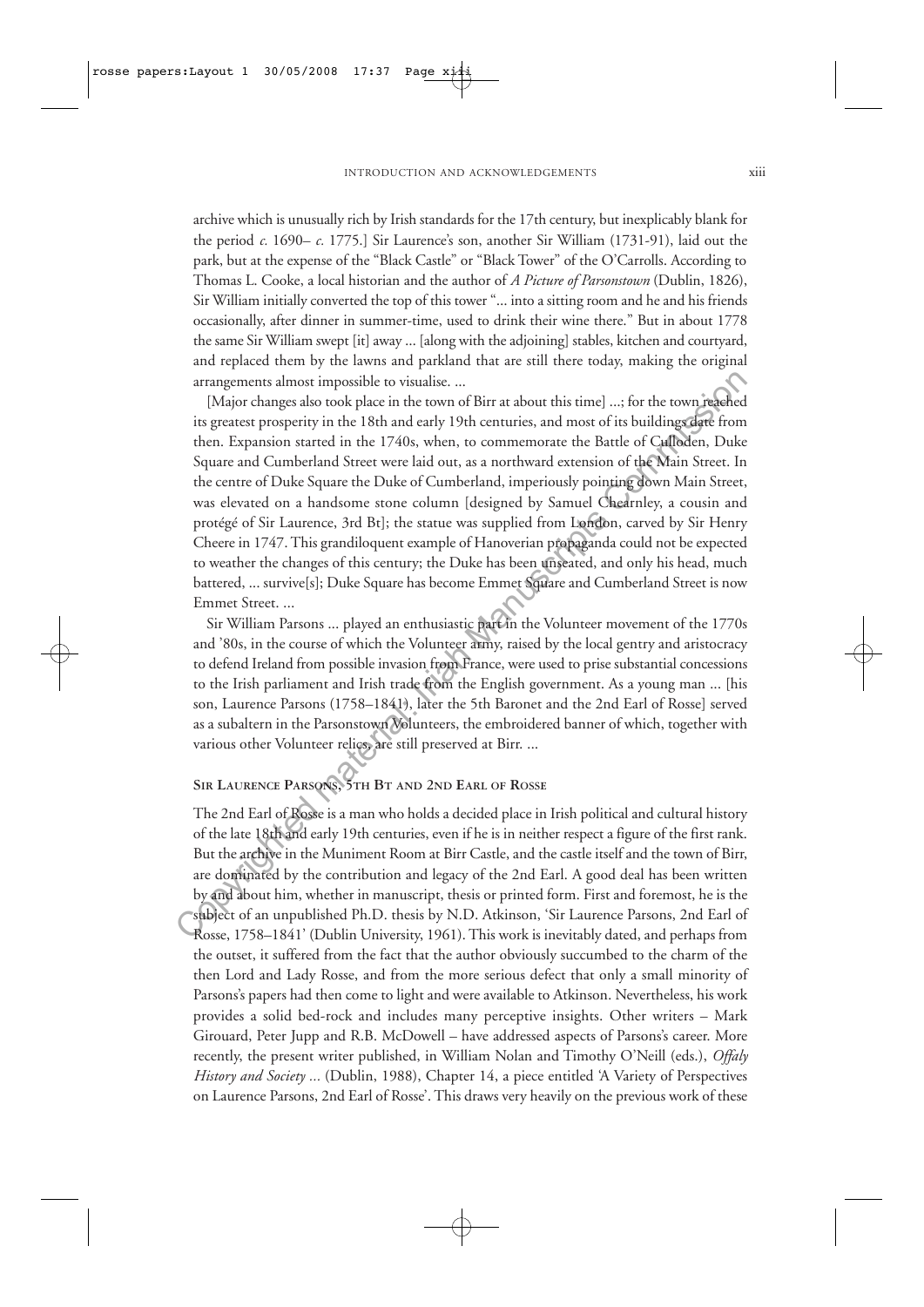#### xiv ROSSE PAPERS

other scholars (as indicated by the quotation marks in the text). What now follows is an abridged version of that article,<sup>3</sup> and the reader should refer to it for detailed citation of the passages drawn from Atkinson, Girouard, Jupp and McDowell.

'Sir Laurence Parsons, 2nd earl of Rosse (1758–1841), eldest son of Sir William Parsons of Birr, and Mary, only daughter and heiress of John Clere of Kilbury, was born on 21 May 1758. He graduated B.A. of Trinity College, Dublin, in 1780, and in the same year published a pamphlet denouncing the Irish mutiny bill. ... In July 1782 he was elected one of the representatives of the university in parliament, in the place of Walter Hussey Burgh, created Chief Baron of the Exchequer. He disclaimed party politics, but his intimacy with Henry Flood, for whom he had a profound admiration, seems unquestionably to have coloured his political views. He followed him [in 1782–3] in the matter of the Renunciation as opposed to Simple Repeal, advocated retrenchment by reducing the army, and cordially supported the Volunteer bill for the reform of parliament. His friendship for Flood rendered him naturally hostile to Grattan who, he insisted, had more than once sacrificed the public welfare to private pique, and on a notable occasion [he] taunted him with having bungled every great public measure that he had ever undertaken. ... He opposed Pitt's Commercial Propositions (1785) from the beginning; but on the question of the regency (1789) he went with the minority, arguing strongly in favour of following the example of England. To do otherwise, he declared, would be "only an assumption of a power which we never could put in practice, an idle gasconade which may alarm England and cannot by any possibility serve ourselves". ...' '...The outbreak of the French Revolution had a decisive influence on his political development. As he later wrote, in 1822: '... When first I came into parliament, I was led into an approbation of ... [parliamentary reform] by the example of Mr Pitt. But when the French doctrines of the Revolution began to prevail, I changed my opinion, and [in 1793] wrote a pamphlet entitled *Thoughts on liberty and equality* ...'. In the intervening period between 1789 and 1793, '... Flood's two objectives, of financial retrenchment and constitutional reform, still underlay much of Parsons's political thought, ... [and] they were asserted now with a sense of urgency not evident before. ... Chief Baron of the Exchequer. He disclaimed party polities, but his intimacy with Heng<br>
Flood, for whom he had a profound amiration, seems unquestionably to have coloured bis<br>
Flood, in whence the Renumeation is opposed t

Yet, it is clear that he had no revolutionary changes in mind. He opposed any extension of the franchise, since "the poorer the voter, the more liable is he to be easy to corrupt". He was anxious to preserve the ascendancy of the propertied classes, who he believed were alone fit to rule, and he was prepared to build up an "artificial superiority" in the constitution to preserve them from the physical superiority of the lower classes. ... "'Tis better for a people that those who have been educated with the expectation of enjoying fortune and power should possess them than those who have not." ...' In subsequent private correspondence he made the point even more explicitly. '... As to the general principle of appointment, I confess, I have a partiality for gentlemen. I would rather associate with them; I would rather deal with them; I would rather see them put into places of trust and power. Those who are raised much more above their native sphere seldom I think demean themselves altogether suitably. ...'5

'... The reasons which led Parsons to remain aloof from his colleagues [who formed the Irish Whig Club in June 1789] are not difficult to find. He had already formed the opinion that an organised opposition was undesirable and worked against the efficiency of parliament. ... He was still preoccupied with the teachings of Flood, and could not be expected to view with much sympathy a movement so strongly influenced by Grattan. Moreover, the events in France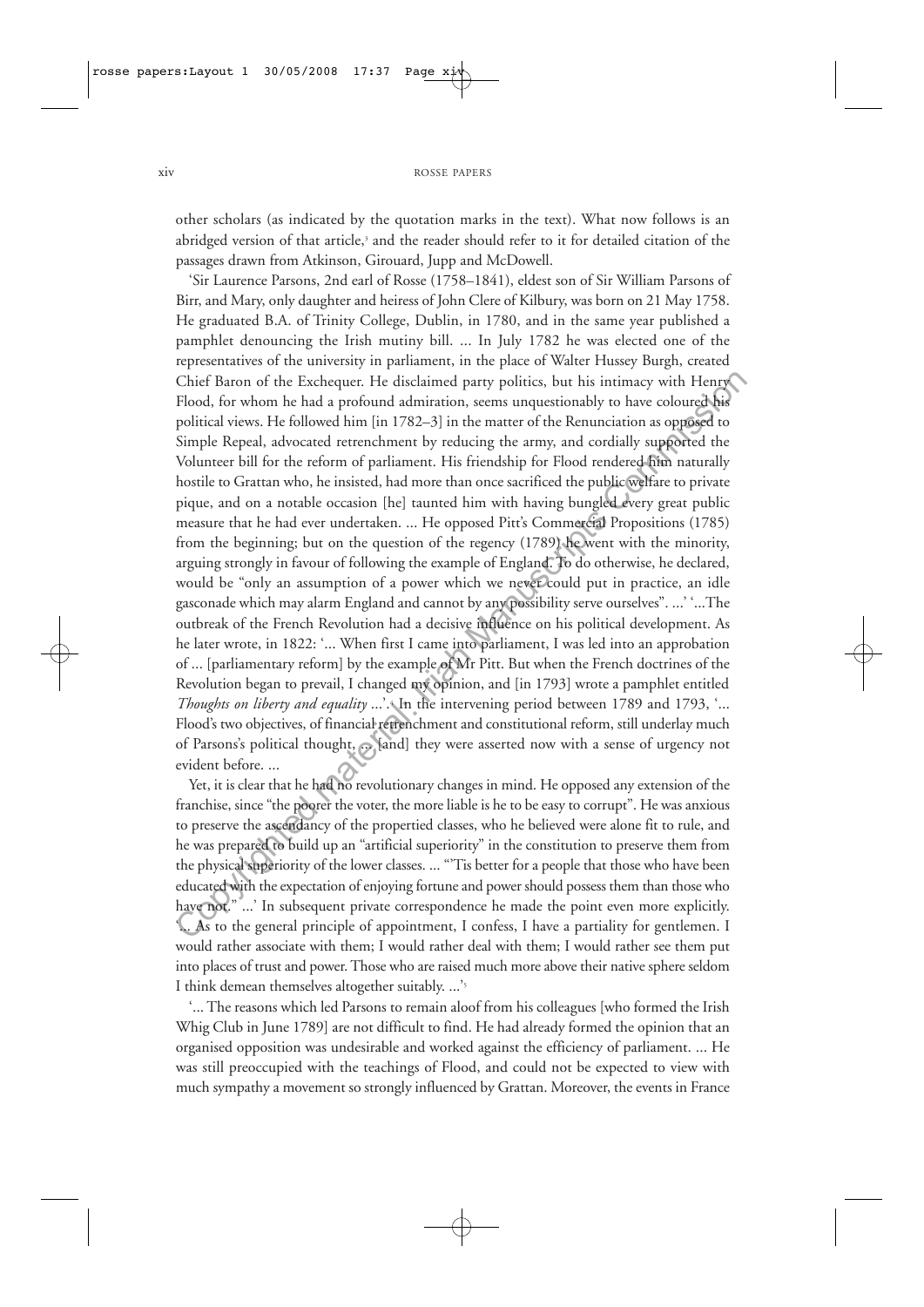# ROSSE PAPERS

# SUMMARY LIST

summary LIST<br>SUMMARY LIST<br>Copyrighted material: Iriah Manuscripts Commission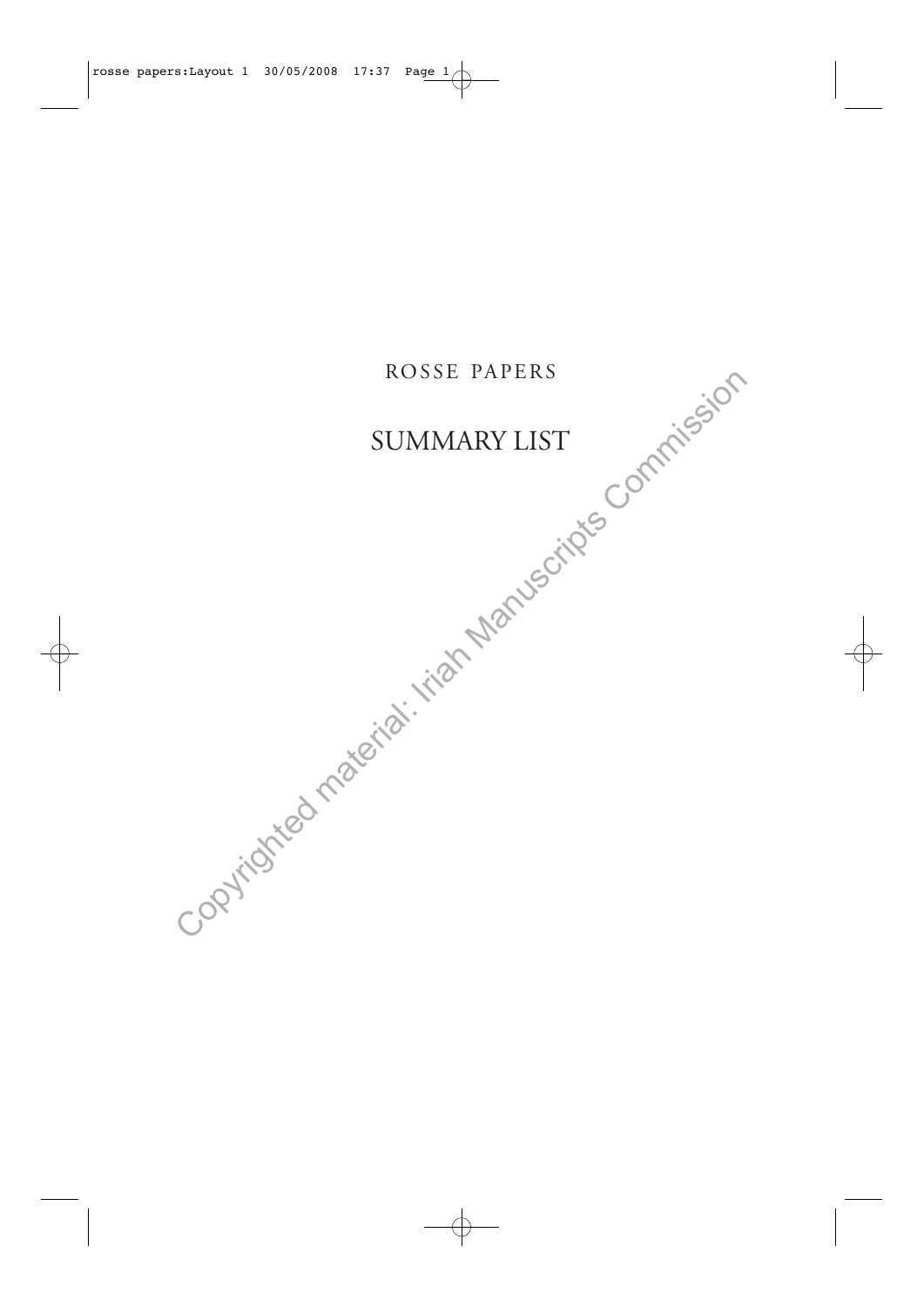| $\mathbf{A}$ | <b>DATE</b>                      | <b>DESCRIPTION</b>                                                                                                                                                                                                                                                                                                                                                                                                                                                                                                                                                                                                                                                                                                                                                                                                                                                                                                                                                                                                                                                                                                                                                                                                                                                                                                                                                                                                                                                                                                                                                                                                                                                                                                                                                                                                                       |
|--------------|----------------------------------|------------------------------------------------------------------------------------------------------------------------------------------------------------------------------------------------------------------------------------------------------------------------------------------------------------------------------------------------------------------------------------------------------------------------------------------------------------------------------------------------------------------------------------------------------------------------------------------------------------------------------------------------------------------------------------------------------------------------------------------------------------------------------------------------------------------------------------------------------------------------------------------------------------------------------------------------------------------------------------------------------------------------------------------------------------------------------------------------------------------------------------------------------------------------------------------------------------------------------------------------------------------------------------------------------------------------------------------------------------------------------------------------------------------------------------------------------------------------------------------------------------------------------------------------------------------------------------------------------------------------------------------------------------------------------------------------------------------------------------------------------------------------------------------------------------------------------------------|
| $1 - 26$     | 1595-1699:<br>1871               | 17th-century letters and papers of the two branches of the Parsons<br>family, the Parsonses of Bellamont, Co. Dublin, Viscounts Rosse,<br>and the Parsonses of Parsonstown, alias Birr, King's County. [N.B.<br>The whole of this section is kept in the right-hand cupboard of the<br>Muniment Room in Birr Castle. It has been microfilmed by the<br>Carroll Institute, Carroll House, 2-6 Catherine Place, London<br>SW1E 6HF. A copy of the microfilm is available in the Muniment<br>Room at Birr Castle and in PRONI.]                                                                                                                                                                                                                                                                                                                                                                                                                                                                                                                                                                                                                                                                                                                                                                                                                                                                                                                                                                                                                                                                                                                                                                                                                                                                                                             |
| 1            | 1595-1699                        | Large folio volume containing c. 125 very miscellaneous documents,<br>amateurishly but sensibly attached to its pages, and referred to in<br>other sub-sections of Section A as 'MSS ii'. This volume is<br>described in R. J. Hayes, Manuscript Sources for the History of Irish<br>Civilisation, as 'A volume of documents relating to the Parsons<br>family of Birr, Earls of Rosse, and lands in Offaly and property in<br>Birr, 1595-1699', and has been microfilmed by the National<br>Library of Ireland (n.526: p. 799). It includes letters of c. 1640<br>from Rev. Richard Heaton, the early and important Irish botanist.                                                                                                                                                                                                                                                                                                                                                                                                                                                                                                                                                                                                                                                                                                                                                                                                                                                                                                                                                                                                                                                                                                                                                                                                     |
| 2            | 1595-1699<br><b>Puritistical</b> | Late 19th-century, and not quite complete, table of contents to<br>A/1 ('MSS ii') [in the handwriting of the 5th Earl of Rosse (d.<br>1918)], and including the following entries: '1. 1595. Elizabeth<br>Regina, grant to Richard Hardinge (copia).  7. 1629. Agreement<br>of sale from Samuel Smith of Birr to Lady Anne Parsons, relict of<br>Sir Laurence Parsons, of cattle, "especially the cows of English<br>breed". 15. 1636, 19 February. A schedule of the lands and<br>hereditaments for which William Parsons Esq. compounded (5 <sup>1</sup> /2<br>pages).  17. 1636. Grant of lands of Bogoin, Clonbrany and<br>Shangallagh to Dame Anne Parsons (copy).  21. 1638, 15 June.<br>Order for "the remedy of defective titles" to William Parsons,<br>brother of the late Richard Parsons, son of the late Sir Laurence<br>Parsons, Knt, to whom the original grant had been made,<br>concerning lands in the barony of Fermoy, Co. Cork.  25. 1639.<br>Royal examination of William Parsons and Capt. William Peisley<br>concerning the finding of arms at the house of John Carroll of<br>Clonlisk.  35. 1641, 30 August. Instructions from the<br>freeholders of the King's County to their representatives, William<br>Parsons of Parsonstown alias Birr, King's County, and John<br>Coghlan of Streamstown (original parchment, much strained, and<br>paper copy – numerous autograph signatures).  39. 1641. List of<br>properties (forfeited) in the counties Cork, Tipperary, Westmeath,<br>Limerick and Longford, with "proprietors in 1641, denominations<br>and to whom granted, number of acres, and rent received;<br>endorsed, "forfiters [sic] Sir George Preston".  59. 1650. A<br>"dunning" letter from William Davys to William Parsons. 71.<br>1668, October 29. Letter of the Duchess of Ormond[e] to Sir |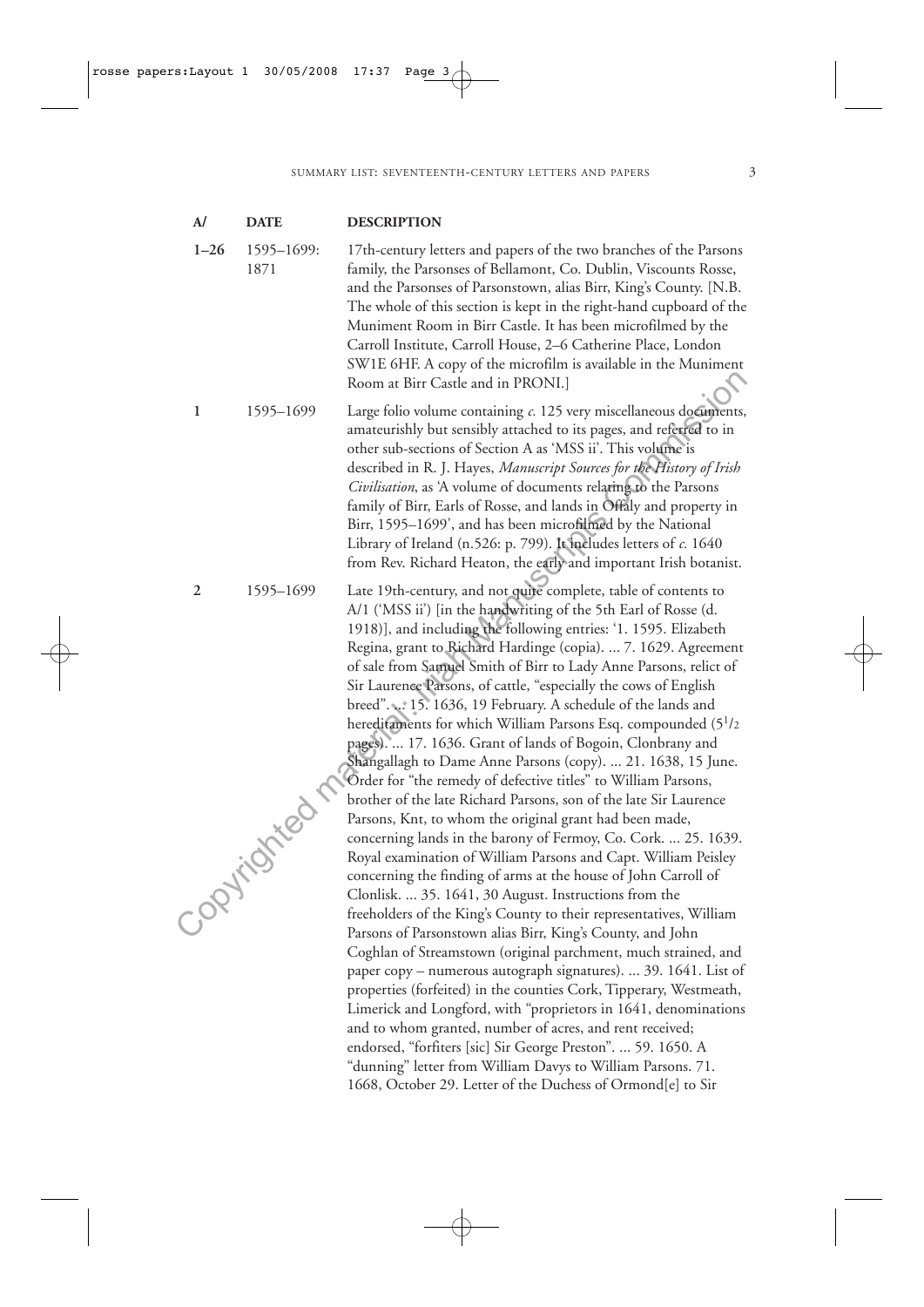| $A/2$ contd. | George Preston at Dublin concerning his patent for the salmon          |
|--------------|------------------------------------------------------------------------|
|              | weir [in dispute between Preston and the corporation of                |
|              | Limerick].  125. Dressmaker's bill for "Madam Parshons", 1689.         |
|              | 133. Parchment deed -certificate stating the losses of Sir             |
|              | L[aurence] P[arsons] during the siege of Birr Castle in 1687 and       |
|              |                                                                        |
|              | 1688, signed by numerous inhabitants of King's County (gentry),        |
|              | 1690 (on back, list of houses burnt and pulled down).  154.            |
|              | Receipt for £55.12s.0d. by William Parsons's officers, 25 July 1642    |
|              | (copy).  [155–189 are all similar documents, 1641–3.] 205. List        |
|              | of holdings in Cork with proprietors in 1641; endorsed, "A copy        |
|              | of the lot in which I am concerned".  207. Petition by Sir             |
|              | William Parsons, 2nd Bt,  to  parliament; refers (a) to Sir            |
|              | Laurence Parsons's imprisonment and sentence of death, also to         |
|              | William Parson's services in 1641; endorsed, "late Duc Ormond          |
|              | [sic] told me not [to] give [in] this petition, and he'd serve me with |
|              | the King".  211. 1680/81. Accounts of money lent to and paid           |
|              | for Sir Richard Parsons (of Bellamont? $-8^{1/2}$ pages foolscap ).    |
|              | 219. Instructions for Capt. [Heward] Oxburgh, March 28, 1686           |
|              | (7 pages foolscap). [221-247 also concern the Oxburgh affair, for      |
|              | which see the Introduction.]  251. 1641. King Charles I's letter       |
|              | concerning Concordatum money. 253. 1641. King Charles I's              |
|              | letter concerning Brian McConnell "of the King's footemen [sic]",      |
|              | to Sir William Parsons and Sir John Borlase. 255. Order of the         |
|              |                                                                        |
|              | Lords Justices of Ireland [Parsons and Borlase] concerning             |
|              | contribution for the fortification of Dublin by the parish of "St      |
|              | Michael's".'                                                           |
| 1607<br>3    | [?Bond or lease] concerning John Netterville of [Dowth?], Co.          |
|              | Meath, and probably relating to the senior branch of the Parsons       |
|              | family, as Frances, daughter of the 1st Viscount Rosse, married the    |
|              | 4th Viscount Netterville. For the Nettervilles, see also D/18 and      |
|              | $\tilde{F}/11.$                                                        |
|              |                                                                        |
| 1612-94<br>4 | Tattered vellum-bound volume covering the period 1612–94,              |
| 1912: 1940   | microfilmed by the National Library (n.5483: p.5650), and              |
|              | containing, according to the Hayes description: memoranda about        |
|              | Star Chamber procedure, with notes of cases heard $c$ . 1612–16;       |
|              | official letters relating to the plantations of Co. Longford and       |
|              | King's County, 1619–26; orders for the preservation of royal rents     |
|              | and revenues in Ireland, 1623; instructions to officers of the         |
|              | Exchequer as to their duties, 1623; instructions of Sir L. Parsons     |
|              | for his plantation at Birr and for markets in and the government of    |
|              | the town, 1626-7; near-contemporary particulars of the acreage of      |
|              | Ely O'Carroll; rentals of the estates of the Parsonses of              |
|              | Parsonstown, mostly in King's County, 1629-94; medical and             |
|              | kitchen recipés, 1645–52, including some to cure 'the stone'; and      |
|              |                                                                        |
|              | details of the births and baptisms of the children born to Sir         |
|              | Laurence Parsons, 1st Bt, and his wife, Frances, 1660-66; together     |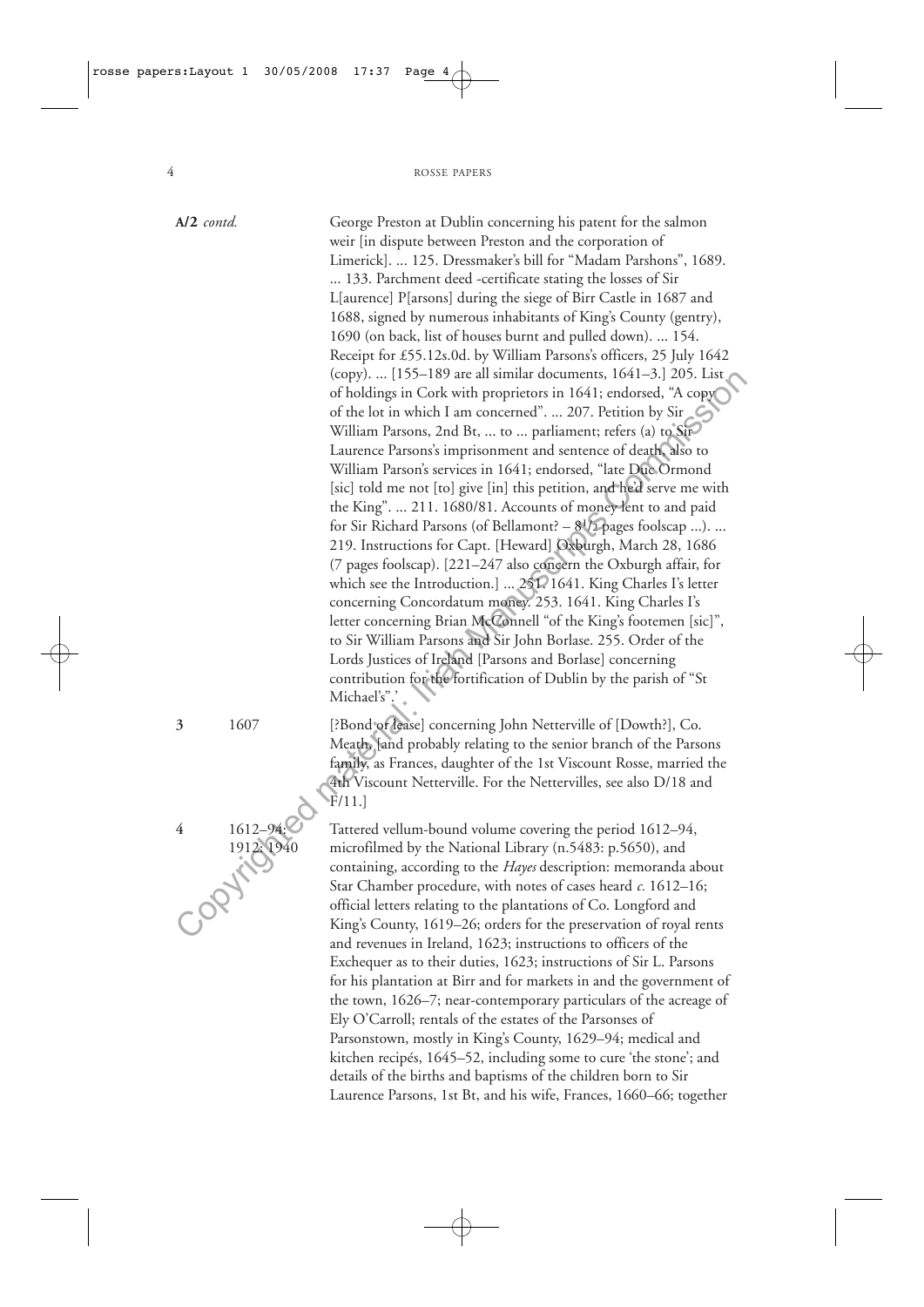**A/4** *contd.* with (and not covered by the microfilm) a lease of 1912 and legal papers of 1940 relating to the tolls, fairs and markets of Birr and reciting earlier grants back to the 1620s.\*

**5** 1617–94 Folio volume similar to A/1 and described in other sub-sections of A as 'MSS i', containing 94 very miscellaneous documents. This volume has been microfilmed by the National Library (n.527: p. 795), and is described in *Hayes* as 'A volume (marked vol. ii [*sic* – i]) of papers relating to the Parsons family of Birr, dealing with private and public affairs, governing the period 1617–1692 [sic], ... mostly dated 1649–49'. In the appendix to the *First Report of the Royal Commission on Historical Manuscripts* (London, 1870), p. 127, it is described (by Sir John Gilbert) as 'A volume in large folio containing about 90 original letters and documents connected with the affairs of Ireland from 1626 [*sic*] to 1694, and having special reference to the transactions in the King's County and its vicinage'. In the appendix to the Second Report of the H.M.C. (London, 1874), pp 217–23, a full description is given. The following is a brief summary of some of the documents in the volume:

Agreement between Richard Roche Fitzdavid and Sir Laurence Parsons for the lands of Shinanagh, Co. Cork, 1620; acquittance from R. Smith and J. Knollis to L. Parsons for £84 for the redemption of two ploughlands in White's Island which Capt. Tent sold, 23 October 1625; order of composition between William Parsons and the Commissioners on Defective Titles, 4 April 1636; certificate of Sir B. Mayart, Justice of the King's Bench, of the acknowledgement by H. Sacheverell of Ballingtagort, Co. Armagh, of £50 due by him to Anne Parsons, 24 June 1636; order to William Parsons concerning Birr and other lands in King's County, signed by Ri. Bolton, Trinity 1636; similar order concerning Newtown and other lands in King's County, 1636; indenture between Lady Anne Parsons of Parsonstown and D. O'Kenedy of Tirreglasse, Co. Tipperary, and E. O'Kenedy of Portlaghan, Co. Tipperary, concerning the lands of Lackenboy, barony of Lower Orrnond, 14 January 1636[/7]; schedule of the lands and hereditaments for which William Parsons compounded with the Commissioners for Defective Titles, 15 June 1638; order by the Lords Justices and Privy Council to Capt. W. Peisley and William Parsons for searching the house of John O'Carroll of Clounlish, 13 November 1639; acquittance from Donnell MacCahirr O'Molloy to Lady Anne Parsons for £100 in redemption of a mortgage, 25 March 1640 [/41]; commission from the Lords Justices and Privy Council to William Parsons for raising footmen and horsemen in the country of Ely O'Carroll, 12 November 1641; letter from Phelem Molloy, private and public affairs, governing the period 1617–1692 [sic]<br>
... mostly dated 1643–49). In the appendix to the *First Inpipelige*<br> *in le Royal Commission on Historical Manuscrips* (London degree)<br>
p. 127, it is desc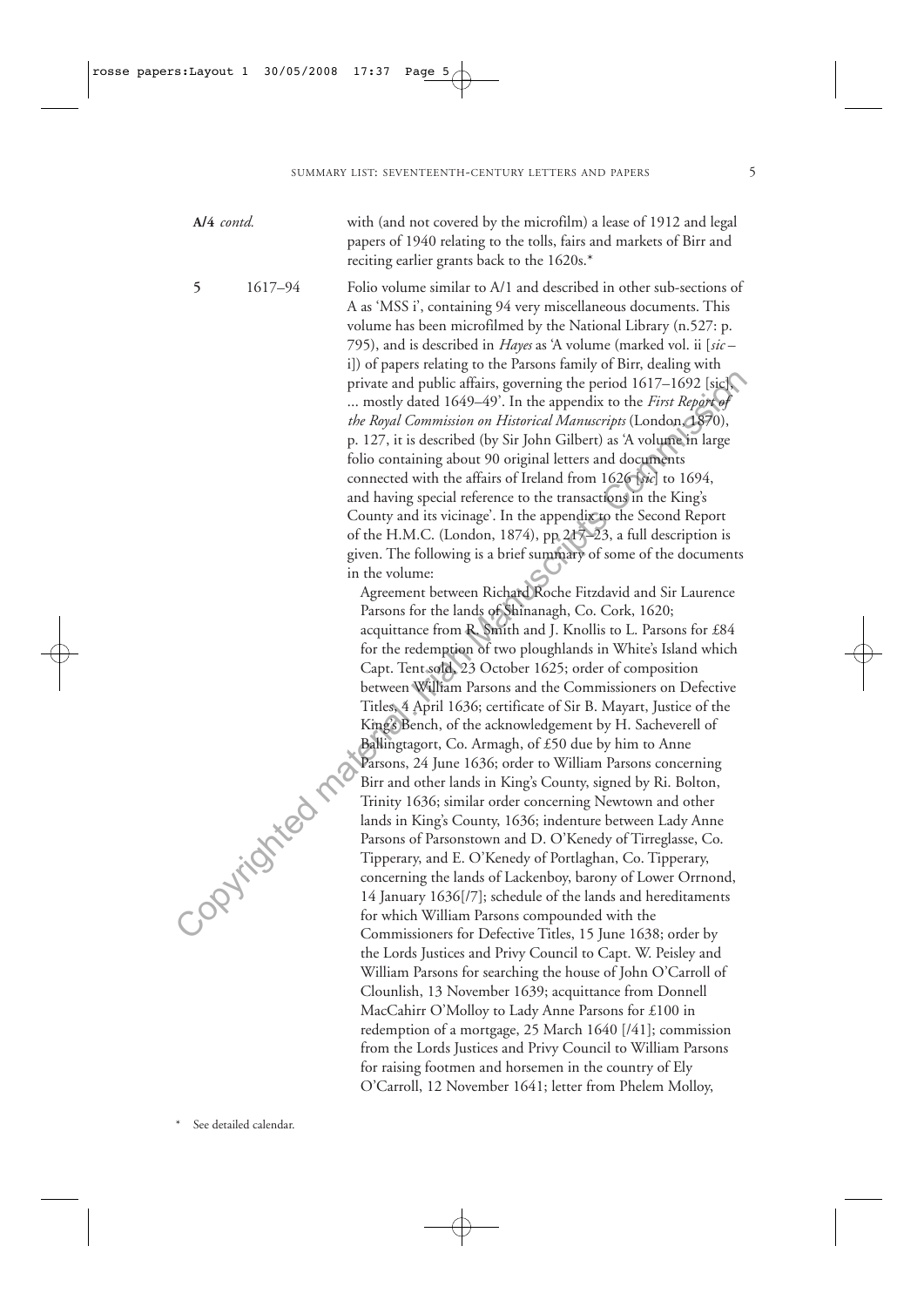**A/5** *contd.* Catholique [sic] camp, Eglish, to William Parsons asking him to join the King's [ie. Confederate] party rather than the Puritans, and offering him protection, 17 March 1641[/2?]; account of sums due to William Parsons for the garrisons at Birr from November 1641 to January 1642, April 1642; order by the Lords Justices and Privy Council for 25 horse for Capt. William Parsons and 100 foot for Capt. Chidley Coote, for the defence of the castle of Parsonstown and the town and country thereabouts, 1 April 1642; letter from Farell O'Kennedy to William Parsons offering to arrange a meeting with Colonel Richard Butler and discussing the military situation, 28 July 1642; letter from Ro. Moore [a Confederate colonel] to Lady Anne Parsons discussing her request for the restoration of her captured coach-horses, 5 September 1642; receipt from Chidley Coote, J. Williams and Simon Tench for money received from William Parsons, commander-in-chief of Ely O'Carroll, 29 October 1642; note of money paid by William Parsons to the soldiers under Capt. Carroll and to the garrisons at Parsonstown, Ballyndarrow and Cloynakill from November 1641 to January 1642[/3]; articles of surrender for Birr Castle signed by T. Preston, the Confederate General of Leinster, and William Parsons, 20 January 1642[/3?]; order by the Lords Justices and Privy Council for the repayment to William Parsons of sums spent by him for Capt. Chidley Coote's company, 3 June 1643; orders from Ormonde to Capt. William Parsons to march with his troops to Jobstown, Monasterevin and Kilgobbane, 3 and 20 June and 5 July respectively; letter from R. Southwell to Capt. William Parsons about the land of Ballyage and other lands round Kinsale, 11 June 1647; various papers relating to the military services of Capt. William Parsons, 164 3–8; debenture under the Act of Settlement awarding to Capt. William Parsons £1,112-odd for arrears of pay from November 1641 to September 1643, 10 March 1663[/4]; terms of Birr Castle's surrender to the Jacobites, signed by Colonel H. Oxburgh and Lieutenant-Colonel R. Grace, of the one part, and Sir Laurence Parsons, Bt, of the other, 27 February 1688 [/9?]; warrant from James II to Francis Coghlan, High Sheriff of King's County, reprieving for one month Sir Laurence Parsons, James Roscoe and Jonathan Darby, lately indicted at Philipstown for rebellion, and sentenced to death, 29 April 1689; further grant of reprieve, 22 May and 7 August 1689 respectively; Colonel Garret Moore's certificate to the Duke of Tyrconnell concerning Sir Laurence Parsons's actions at Birr Castle, 8 March 1689[/90?]; and petition from Sir Laurence Parsons to the commissioners for the management of the forfeited estates, with the commissioners' order on it, September 1690.\* therefore the Manuscripts Commission (1642) ieter from Farell O Kennedy to<br>
William Parsons offering to arrange a meeting with Colonel . Nichard Butler and discussing the military situation. 28 July<br>
1642; letter from Ro.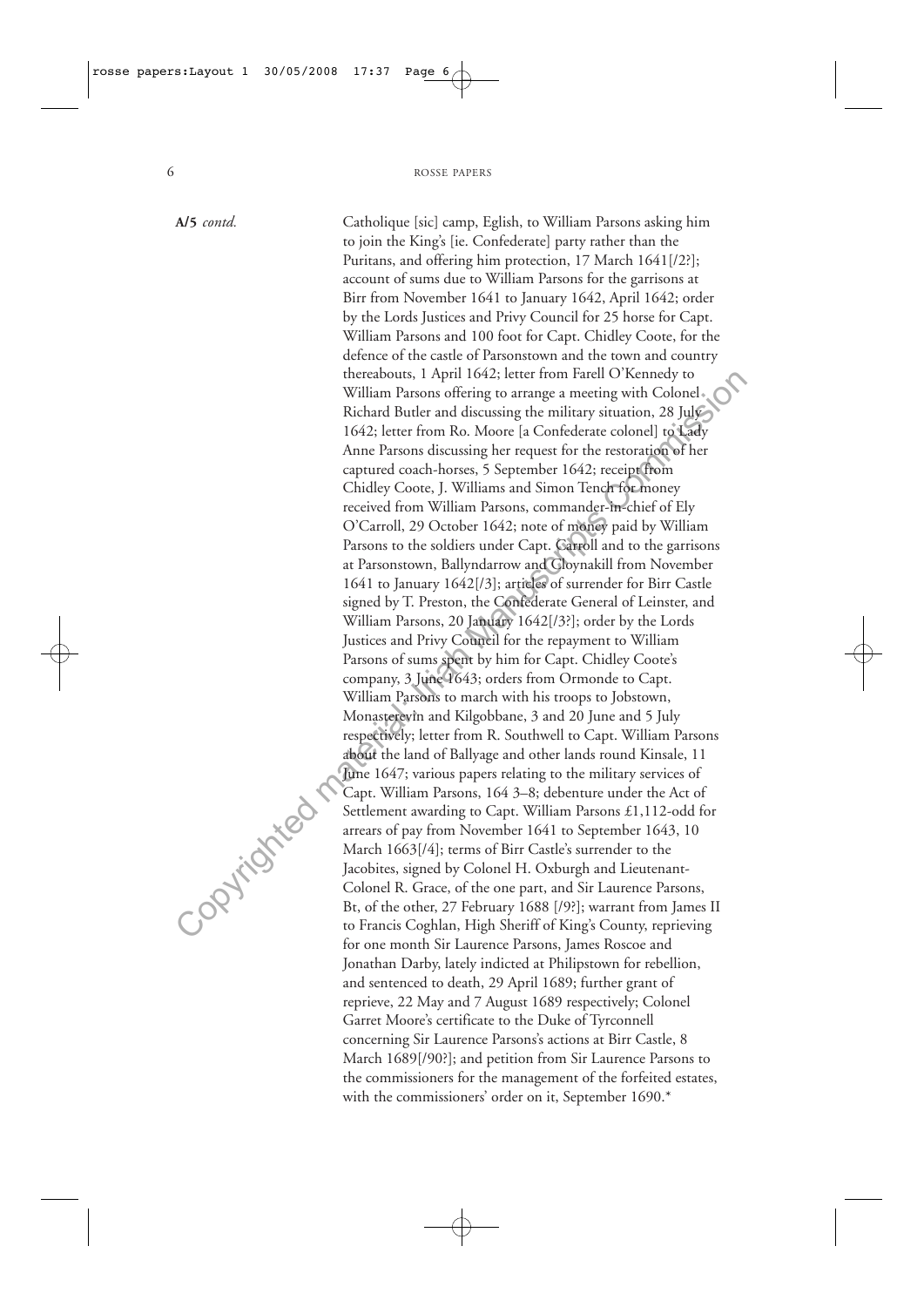- **A/6** 1617–94 Late 19th-century list of contents of A/5, similar to A/2.
- **7/1–2** July 1619 Document recorded in the *First Report* of the H.M.C. as 'Letters

patent on parchment, from George, Duke [recte: Marquess] of Buckingham, Lord High Admiral, dated 28 July 1619, containing grant of Admiralty to Laurence Parsons, with seal and autograph of Buckingham' ; together with an earlier deputation to Parsons from George Lowe, Vice-Admiral of Munster and Leinster, 23 July 1619. [George Lowe was one of the four patentees of the farm of the Irish customs. In 1614 he had bought out on their behalf the Irish vice-admiralty (which Buckingham's predecessor, Lord's Nottingham, had granted to Nottingham's son). Their object in making this purchase was presumably to enable them to combat piracy and so enhance the proceeds from the customs farm. Lowe appointed one principal deputy, Humphrey Jobson, but seems to have employed a number of local deputies as well, Laurence Parsons being one of the latter. See Victor Treadwell, *Buckingham and Ireland*, 1616–1628 (Dublin, 1998) pp 99–100. The 'grant of Admiralty' from Buckingham to Parsons was actually the appointment of Parsons as Judge of the Admiralty for Munster. (Judgeships of the Admiralty in Ireland were in the gift of the Lord High Admiral until 1785, when the patronage was resumed by the Crown.) This patent could not initially be found in Birr Castle (see Treadwell, p. 327, 48*n*), but has since turned up and bears reference A/7/2.] the Irish customs. In 1614 he had bought out on their behalf the<br>
Irish vice-admirality (which Buckingham's predecessor, Lord')<br>
Nottingham, had granted to Nottingham's son). Their object in<br>
making this purchase was pres

**8** 1620–40: Clutch of papers, crudely bound with a parchment cover, 1660–66 microfilmed by the National Library (n.5483: p. 5650), and described in *Hayes* as 'Abstracts of leases of holdings in Parsonstown Manor made by Sir L. Parsons, 1620–40 ...'. The volume was turned upside down and used by the first Sir Laurence Parsons to record accounts for the period 1627–8. These last have been transcribed (1983) by Miss Frances Wilson, and the MS. and typescript of her transcript are included with the volume.\*

> Volume, not at present to be found in Birr Castle and probably missing since the period 1826–75, described in the second edition of Cooke's *Picture of Parsonstown*, which was published in the latter year under the title *The Early History of the Town of Birr or Parsonstown ...*, as an account book kept by Sir Laurence Parsons's steward, Francis Morley, and recording among other things the "... prices of provisions, work and materials for building in Birr and the end of 1620 and beginning of 1621 ...'.\*

**9** 18 Oct. 1641– [Capt. William Parsons's?] diary of the siege of Birr Castle in 1643 20 Jan. 1642[/3] and other military events during the early years of the wars of the 1640s, re-bound in half calf in the early 19th century, and some pages of it detached with a view, apparently, to conservation, but without having so far been conserved (these pages have been



See detailed calendar.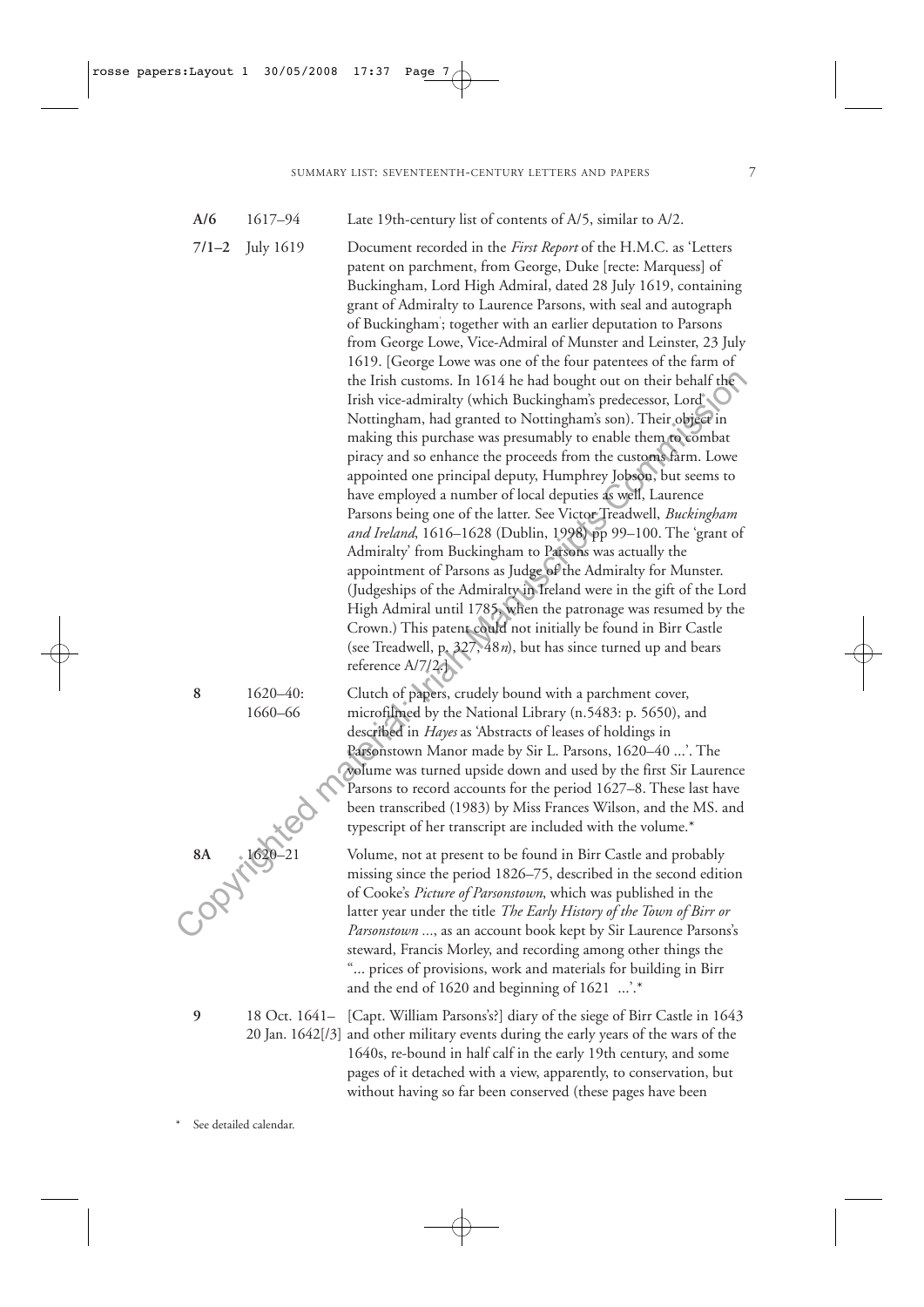| A/9 contd. |                        | placed loose between the front end-papers). The diary has been<br>photostated by the National Library (MS. 13667). The rest of the<br>volume consists of 44 pages of copies of deeds relating to the<br>Savage family of Cottenhoe, Buckinghamshire, and to Sir Arthur<br>Savage of Raban Castle (grandfather of Frances Savage, wife of<br>Parsons's son, Sir Laurence, 1st Bt? – see T/1), $1609-35.*$                                         |
|------------|------------------------|--------------------------------------------------------------------------------------------------------------------------------------------------------------------------------------------------------------------------------------------------------------------------------------------------------------------------------------------------------------------------------------------------------------------------------------------------|
| 9A         |                        | 18 Oct. 1641- Late 19th-century transcript of the diary, together with notes on<br>20 Jan. 1642[/3] it and on other MSS in Birr Castle and elsewhere (all in the 5th<br>Earl of Rosse's hand).                                                                                                                                                                                                                                                   |
| 10         | 1646                   | Captain's commission in Colonel (Michael) Jones's regiment of<br>horse for William Parsons of Birr, signed by Viscount Lisle                                                                                                                                                                                                                                                                                                                     |
| 11         | 1651: 1653             | Copy, made c. 1820, of the will of Sir William Parsons, Knight<br>and 1st Bt, the former Lord Justice, proved in the Prerogative Court<br>of Canterbury, together with an incomplete, typescript copy (made by<br>Rolf Loeber, [c. 1990]) of the will of William Parsons of Parsonstown,<br>proved 1653, and typescript notes by Loeber on both wills.                                                                                           |
| 12         | 1652-96                | Volume described in the First Report of the H.M.C. as 'A thick<br>folio volume of accounts of money, debts, payments, prices of<br>articles, clothes, allowance, and other matters connected with the<br>family of Parsons, from 1652-1696'.                                                                                                                                                                                                     |
| 13         | 1660                   | Power of attorney from Dame Catherine Parsons of Bellamont,<br>Co. Dublin, mother and guardian of Sir Richard Parsons, 3rd Bt<br>(and future 1st Viscount Rosse), to the Earl of Cork, Lord Digby<br>and Sir John Cole, Bt, apparently to act as guardians on her behalf.                                                                                                                                                                        |
| 14         | 1662                   | Rules prescribed by the mayor and corporation of Galway for the<br>regulation of one of the companies (or guilds) of the town. [The<br>document is badly damaged, and the name of the company,<br>among other things, is missing.]                                                                                                                                                                                                               |
| 15         | [1666]<br>201itd       | Volume of near-contemporary copies of State Papers, etc,<br>concerning the terms of the Acts of Settlement and Explanation,<br>briefly described in the <i>First Report</i> of the H.M.C. as 'A folio volume<br>of 90 pages containing copies of documents concerning Irish<br>matters, from 1641-1666', and calendared in the Second Report.*                                                                                                   |
| 16         | 1668-75                | Account book, of uncertain provenance, belonging to one David<br>Johnston of Dublin, recording payments to him for such diverse<br>commodities and services as deal-boards, iron, sugar, indigo,<br>calicoes and funeral expenses; among the clients mentioned are<br>Capt. Claud Hamilton, Thomas Bligh and 'Mr Westenra'<br>(presumably Peter Westenra, ancestor of the Lords Rossmore, as<br>Bligh was the ancestor of the Earls of Darnley). |
| 17         |                        | $1666[-c. 1720]$ Small quarto volume containing medical and kitchen recipes, of<br>Dorothy Parsons, daughter of Sir Laurence Parsons, 1st Bt. of<br>Parsonstown, and incorporating some suggestions of 'Lady                                                                                                                                                                                                                                     |
|            | See detailed calendar. |                                                                                                                                                                                                                                                                                                                                                                                                                                                  |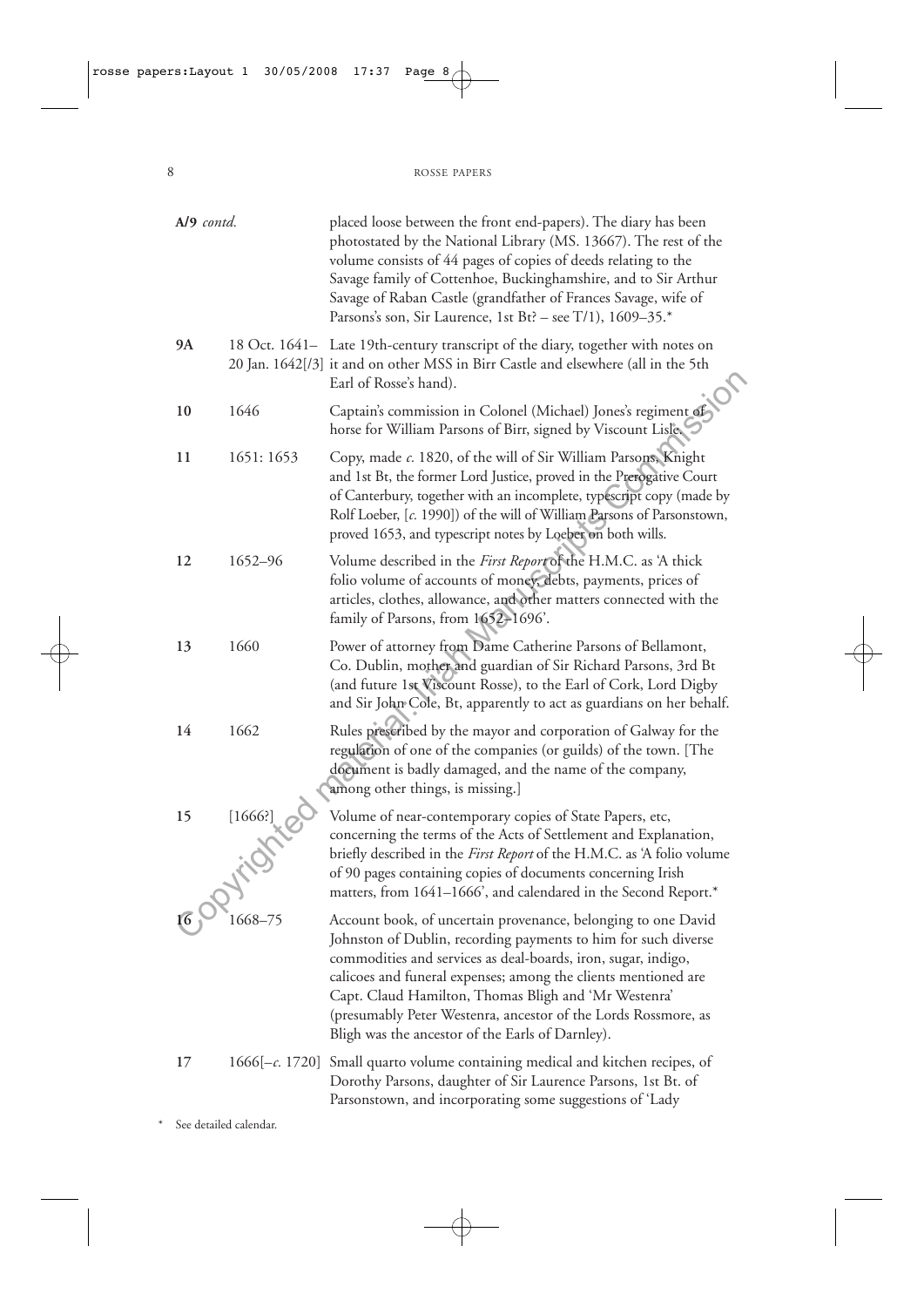| A/17 contd. |                                                   | Elizabeth Parsons', wife of Sir William Parsons, 2nd Bt, of<br>Parsonstown?, with, loose in the fly-leaves, a pen and pencil<br>drawing of 'Parsonstown House, 1668', showing alterations which<br>appear to have been carried out and which, clearly, were intended<br>to render the old castle more amenable to domestic living; the<br>sketch is wittily headed, 'An excellent receipt to spend 4,000<br>pound [sic]'. [A photocopy of the 1668 drawing is present in<br>PRONI, ref. T/3498/1. For other receipés/receipt books, see<br>E/13A, G/20 and M/18.]                                                                                                                                                                                                                                                                                                                                                   |
|-------------|---------------------------------------------------|---------------------------------------------------------------------------------------------------------------------------------------------------------------------------------------------------------------------------------------------------------------------------------------------------------------------------------------------------------------------------------------------------------------------------------------------------------------------------------------------------------------------------------------------------------------------------------------------------------------------------------------------------------------------------------------------------------------------------------------------------------------------------------------------------------------------------------------------------------------------------------------------------------------------|
|             | 18/1-9 1669: 1671-3:<br>N.D.: 1688:<br>1692: 1694 | Miscellaneous, loose letters and papers of Sir Laurence Parsons,<br>1st Bt, including a copy of the Chancery bill in Parsons C<br>L'Estrange, 1669, a county treasurer's computation of the number<br>of acres in King's County, N.D., a copy of a letter from Sir<br>Laurence Parsons to the 2nd Duke of Ormonde about money due<br>Parsons out of the estate of Lady Preston [see A/I] 1688, etc.<br>[Much of this sub-section is in a bad state of repair.]                                                                                                                                                                                                                                                                                                                                                                                                                                                      |
| 19          | $1672 - 9:$<br>1688-9                             | Parchment-bound volume described in some detail in the First<br>Report of the H.M.C., as follows: A book of orders and rules of<br>commissioners for assessment on the King's County, 1672-1679.<br>In this volume are entered particulars of assessments and levies in<br>various baronies [sic], including Meath, Dublin, Louth, Ossory,<br>Rathdown, Wicklow, Shillelagh, Salt, Ikeathy and Oughterany.<br>There are also contained rules and orders of the commissioners of<br>array in the King's County, notes of their meetings, copies of<br>letters, accounts of money laid out for exercising and training the<br>militia, distribution of two troops and their companies upon the<br>several baronies of that county allowing 600 acres for a horseman<br>and 800 acres for a foot soldier. Two leaves are filled with a journal<br>(narrative, in very small writing, of local transactions of 1688-9.) |
| 20          | 2 July 1681                                       | Illuminated document recorded in the First Report of the H.M.C.<br>as 'Letters patent granting to Richard Parsons of Bellamont in the<br>county of Dublin the dignities of Baron of Oxmantown and<br>Viscount Ross[e], dated at Dublin, 2nd July in the 33rd year of<br>Charles II, 1681'.                                                                                                                                                                                                                                                                                                                                                                                                                                                                                                                                                                                                                          |
|             |                                                   | The same - 'Grant of arms to Sir William [sic - Laurence] Parsons<br>from Richard St George, Ulster King at Arms, 1682'.                                                                                                                                                                                                                                                                                                                                                                                                                                                                                                                                                                                                                                                                                                                                                                                            |
| 22          | [c. 1688]                                         | Copy of a Chancery bill filed by Richard, 1st Viscount Rosse, and<br>an apparently related memorandum about the disputes within that<br>branch of the Parsons family which engendered the bill.                                                                                                                                                                                                                                                                                                                                                                                                                                                                                                                                                                                                                                                                                                                     |
| 23          | c. 1691                                           | Volume, not now to be found in Birr Castle, described in the First<br>Report of the H.M.C. as 'A volume in small quarto, of 130 pages,<br>written in a very minute current hand about 1691, containing a<br>narrative of the affairs of Sir Laurence Parsons from April 1687 to<br>1691, detailing circumstances connected with the wars of James                                                                                                                                                                                                                                                                                                                                                                                                                                                                                                                                                                   |

\* See detailed calendar.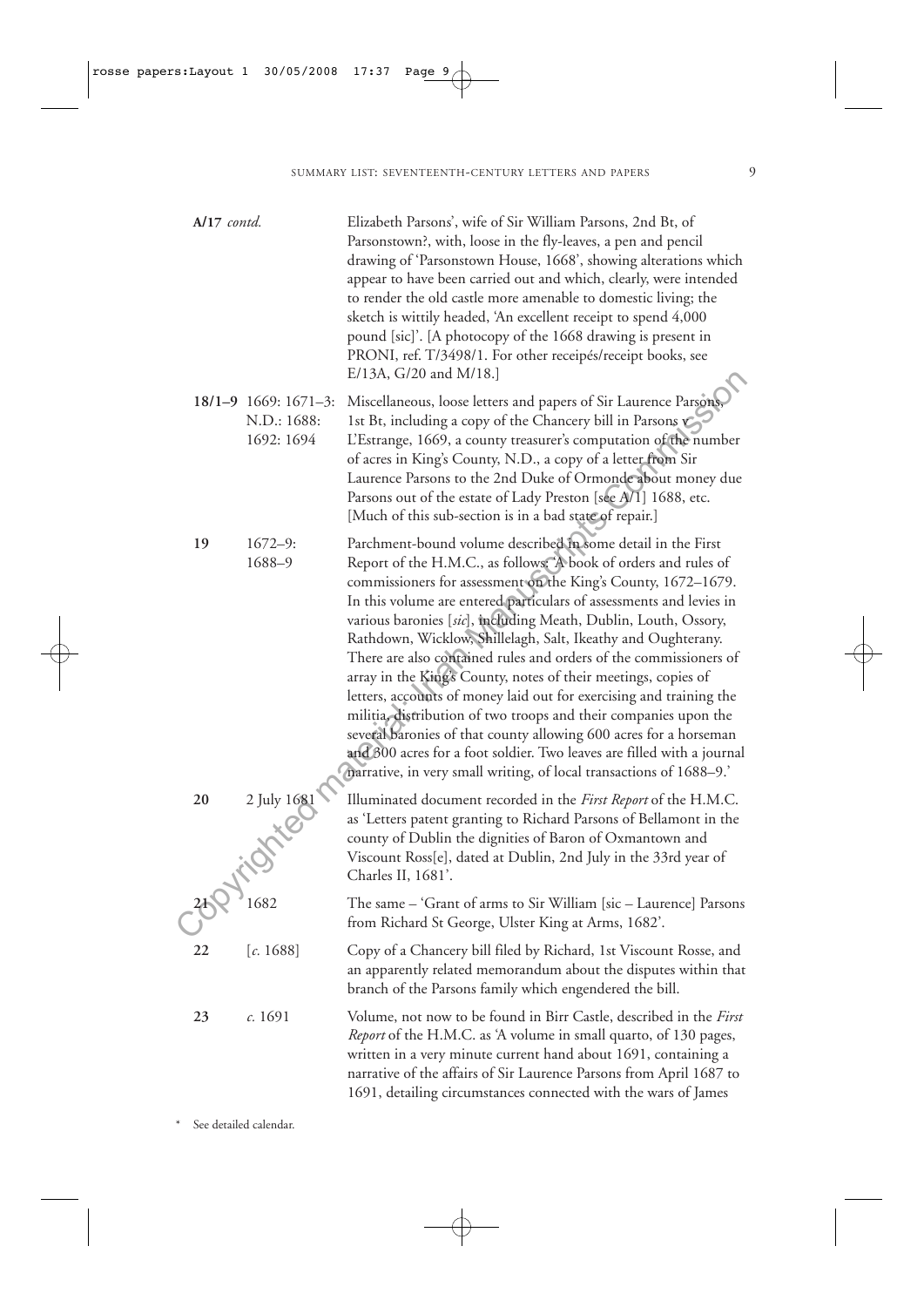| $A/23$ contd. |                                                                                                                | and William in Ireland, the siege of Birr Castle by Jacobites in<br>1688, and of that castle and town in 1690'.*                                                                                                                                                                                                                                                                                                                                                                                                                                                                                                                                                                                                                                                                                                                                                                                                                                                                                                                                                                                                                                                                                                                                                                                                                                                                                                                           |
|---------------|----------------------------------------------------------------------------------------------------------------|--------------------------------------------------------------------------------------------------------------------------------------------------------------------------------------------------------------------------------------------------------------------------------------------------------------------------------------------------------------------------------------------------------------------------------------------------------------------------------------------------------------------------------------------------------------------------------------------------------------------------------------------------------------------------------------------------------------------------------------------------------------------------------------------------------------------------------------------------------------------------------------------------------------------------------------------------------------------------------------------------------------------------------------------------------------------------------------------------------------------------------------------------------------------------------------------------------------------------------------------------------------------------------------------------------------------------------------------------------------------------------------------------------------------------------------------|
| 24            |                                                                                                                | 1685–91: 1695 Folio volume, falling apart, containing a late 19th-century<br>transcription of A/23; together with a $[c. 1800!]$ copy of a 'Plan of<br>the castle and town of the Burre [sic] as besieged by General<br>Sarsfield in 1691, taken from the account given in Harris's Life of<br>William III'; a photocopy of the respite of Sir Laurence Parsons's<br>execution, signed by James II, 8 March 1690[/91; the originals of<br>two near-contemporary military commissions, one signed by James<br>II and Lord Sunderland appointing Wentworth Harman a<br>lieutenant in the Horse Guards, 1685, the other by William III and<br>the Duke of Shrewsbury appointing Anthony Shepherd (a Harman<br>connection) a captain in Fairfax's Foot, 1695; etc. [The commissions<br>are both framed and hanging in the Muniment Room.]                                                                                                                                                                                                                                                                                                                                                                                                                                                                                                                                                                                                      |
|               | 25/1-13 1604: 1611:<br>1621:1625:<br>1629: 1632:<br>1634: 1639:<br>1643: [1666?]:<br>1680: 1682:<br>1694: 1696 | Highly artificial bundle of title and settlement deeds: the items of<br>1611, 1621, 1625, 1627, 1632 and 1643 are King's County title<br>deeds, three of them to the lands of Ballindarragh and Crinkle,<br>one of them a deed of settlement on the younger children of Sir<br>Laurence Parsons, and others certified copies of the grants to him<br>of fairs and markets at Parsonstown; the deeds of 1639 are a post-<br>nuptial settlement on Capt. William Parsons, and a fine of the<br>lands of Reban, Co. Kildare, the property of Thomas Savage, who<br>presumably was a brother of Frances Savage, wife of Sir Laurence<br>Parsons, 1st Bt; the remaining title deeds concern the Co. Wexford<br>estate, settled in 1634 by Sir William Parsons, the Lord Justice, on<br>Arthur Parsons of Tomduff, Co. Wexford, and his descendants,<br>who died out between 1708 and 1711, when this Wexford estate<br>passed to Sir William Parsons, 2nd Bt, of Parstonstown. There<br>were two components of this estate: Tomduff (also known as<br>'Parsonstown'), barony of Ballaghkeen North, near Courtown, and<br>St John's, barony of Bantry, near Enniscorthy. In the first half of<br>the century, the Co. Wexford Parsonses seem to have been 'of<br>Tomduff: the deed of 1696 describes the then Co. Wexford<br>Parsons, William, as 'of St John's. [For the manorial lordship of,<br>and other papers about, St John's, see B/12.] |
|               | 26/1-12 1851: 1871:<br>1922: 1955:<br>1973: 1982-6:<br>1990                                                    | Artificial sub-section made up of subsequent communications<br>concerning the events covered by Section A, as follows: letter<br>from Eliot Warburton (the novelist and minor historian) to the<br>3rd Earl of Rosse asking if he possesses any MS. information<br>about Lord Justice Parsons or can think of any one redeeming<br>feature possessed by the latter, 1851; letter of 1871 from Sir John<br>T. Gilbert to the 4th Earl of Rosse about the MS. diary of the siege<br>of Birr Castle in 1642 [A/9], which had been mislaid at the time<br>of Gilbert's First Report, but which he will report upon next time<br>if it has since come to light; photocopies of reminiscences of Leap                                                                                                                                                                                                                                                                                                                                                                                                                                                                                                                                                                                                                                                                                                                                            |

Castle, Co. Offaly, 1922, sent subsequently to the 6th Earl of